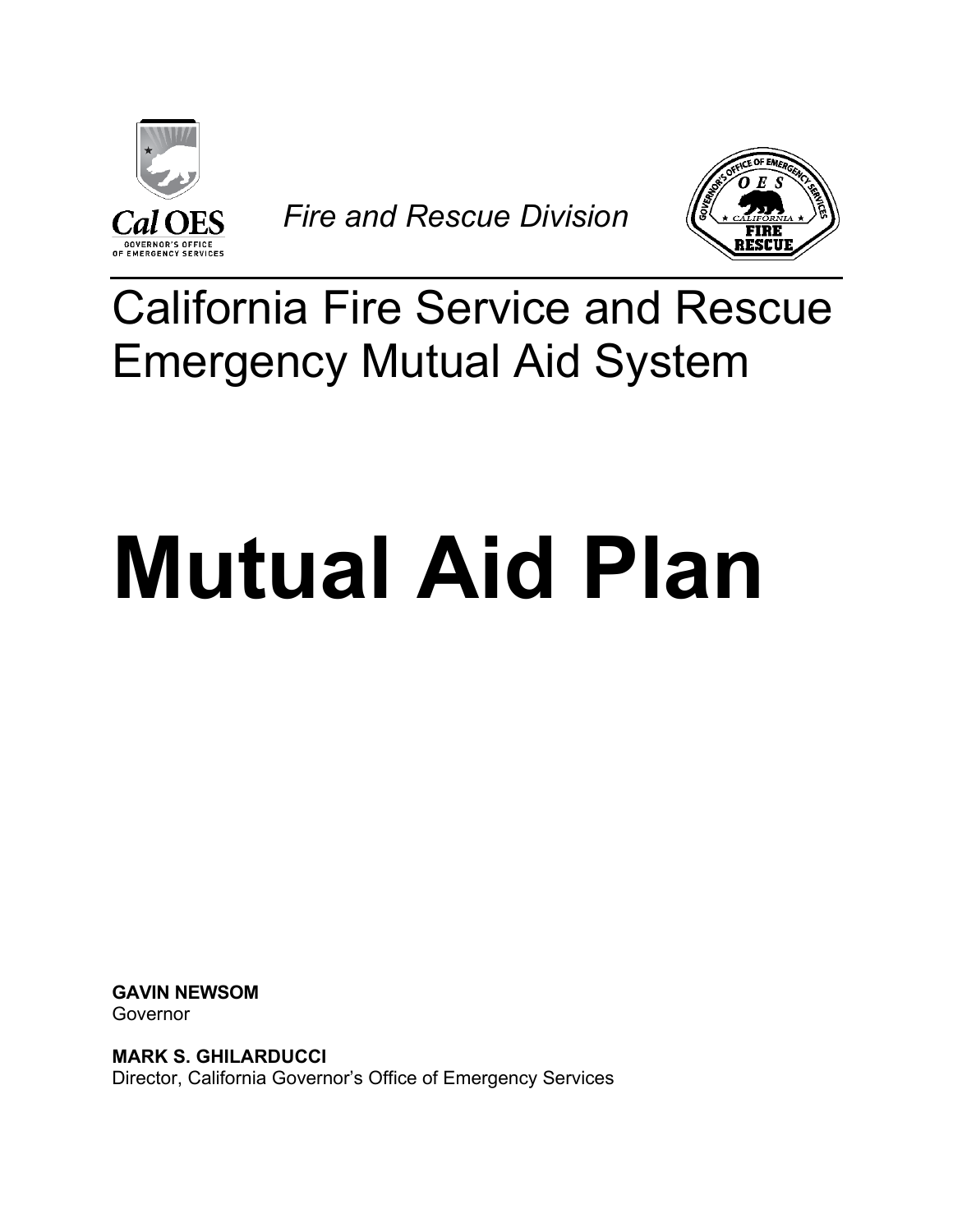# MUTUAL AID PLAN

Brian Marshall, Chief Fire and Rescue Division

Revised 4/2019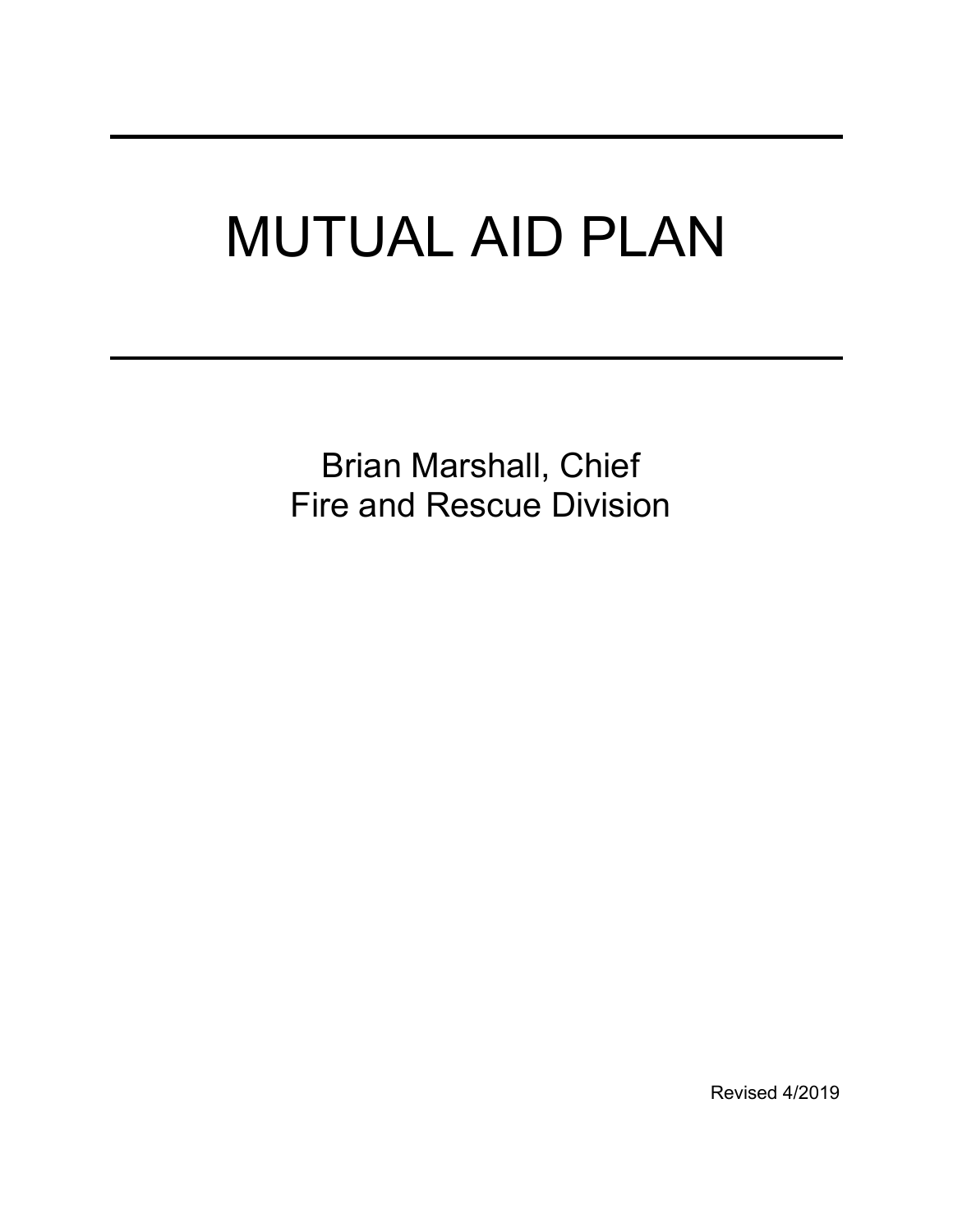### **CALIFORNIA FIRE SERVICE AND RESCUE EMERGENCY MUTUAL AID PLAN**

### **TABLE OF CONTENTS**

| PART NO.        | <b>TITLE</b>                                           | <b>PAGE</b> |
|-----------------|--------------------------------------------------------|-------------|
|                 | FIRE AND RESCUE SERVICE ADVISORY BOARD OF DIRECTORS ii |             |
| $\mathbf{L}$    |                                                        |             |
| $\mathbf{II}$ . |                                                        |             |
| $\mathbf{II}$ . |                                                        |             |
| IV.             |                                                        |             |
| $V_{\cdot}$     |                                                        |             |
| VI.             |                                                        |             |
| VII.            |                                                        |             |
| VIII.           |                                                        |             |
| IX.             |                                                        |             |
| X               |                                                        |             |
| X <sub>l</sub>  |                                                        |             |
| XII.            |                                                        |             |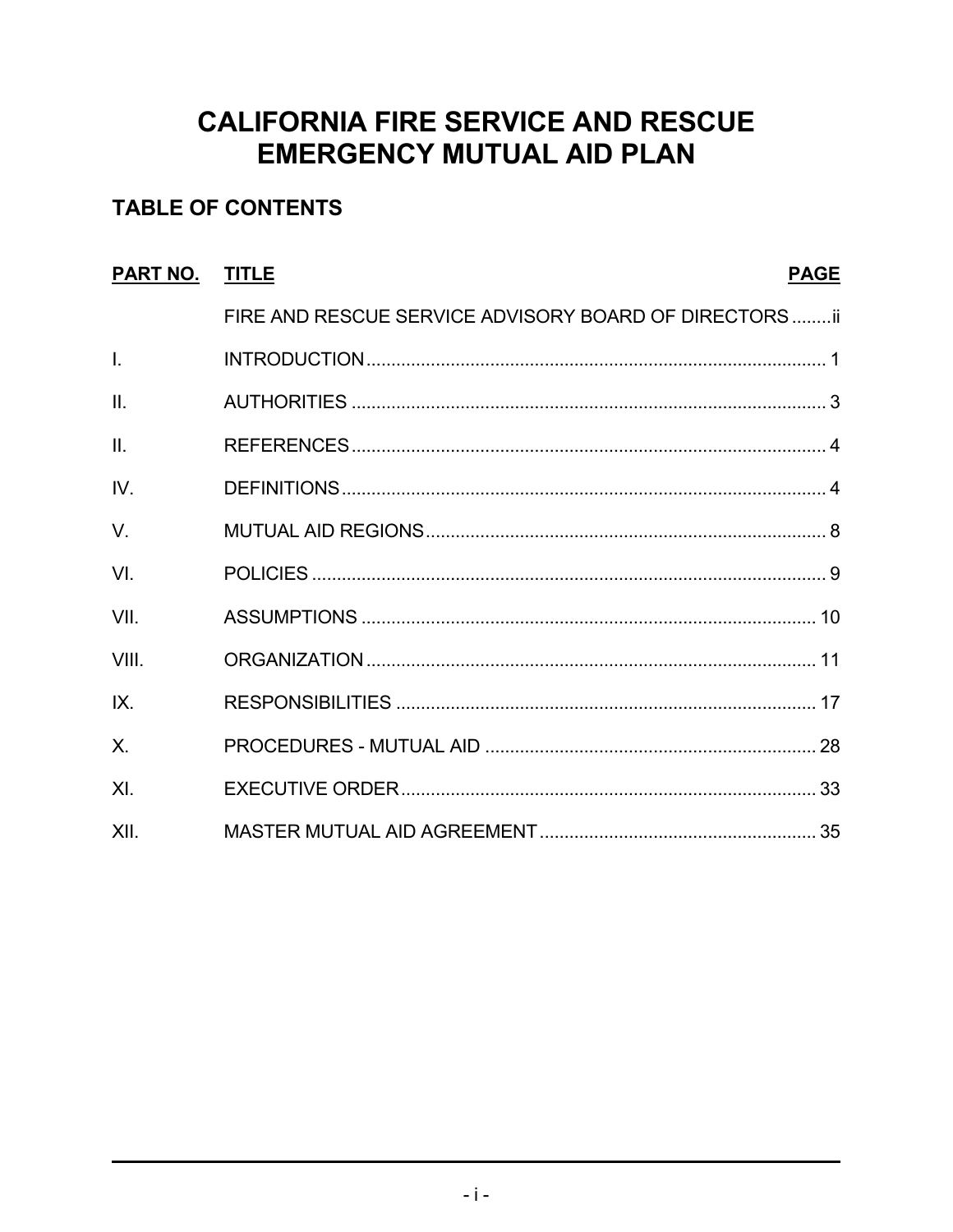### **STATE OF CALIFORNIA – CALIFORNIA GOVERNOR'S OFFICE OF EMERGENCY SERVICES MARK S. GHILARDUCCI, Director**

### **FIRE AND RESCUE SERVICE ADVISORY COMMITTEE FIRESCOPE BOARD OF DIRECTORS (4/13)**

**KIM ZAGARIS**, State Fire and Rescue Chief **BRIAN MARSHALL**, Chief FIRESCOPE Executive Coordinator Cal OES Fire and Rescue Division (Representing FIRESCOPE)

**MICHAEL DYER**, Chairman Santa Barbara County Fire Department (Representing FIRESCOPE)

**KEITH RICHTER**, Chief Orange County Fire Authority (Representing FIRESCOPE)

**MARK LORENZEN**, Chief Ventura County Fire Department (Representing FIRESCOPE)

**BRIAN L. CUMMINGS**, Chief Los Angeles City Fire Department (Representing FIRESCOPE)

**MARK D'AMBROGI**, Chief Auburn City Fire Department (Representing City Fire Departments – North)

**TONYA HOOVER**, State Fire Marshal California State Fire Marshal Office

**WILLIAM METCALF**, Chief North County Fire Protection District (Representing Fire Districts – South)

**CHARLES "SID" BECKMAN**, Regional Fire Management Officer National Park Service

**LOU PAULSON**, President California Professional Firefighters Kern County Fire Department (Representing FIRESCOPE and County Fire Departments – South)

**DARYL OSBY**, Vice Chairman Los Angeles County Fire Department (Representing FIRESCOPE)

**JIM WILSON,** Chief Mariposa County Fire Department (Representing Volunteer Fire Agencies)

**KEN PIMLOTT**, Director CAL FIRE (Representing FIRESCOPE)

**KENNETH KEHMNA**, Chief Santa Clara County Fire Department (Representing County Fire Departments – North)

**JOE MILLAR**, Director Aviation and Fire Management – USFS (Representing FIRESCOPE)

**PAUL BANNISTER**, Fire Management Officer Bureau of Land Management

**RICHARD H. WEBB**, Chief Linda Fire Protection District (Representing Fire Districts – North)

**MIKE ESPARZA**, Southern Director California State Fire Fighters Association (CSFA)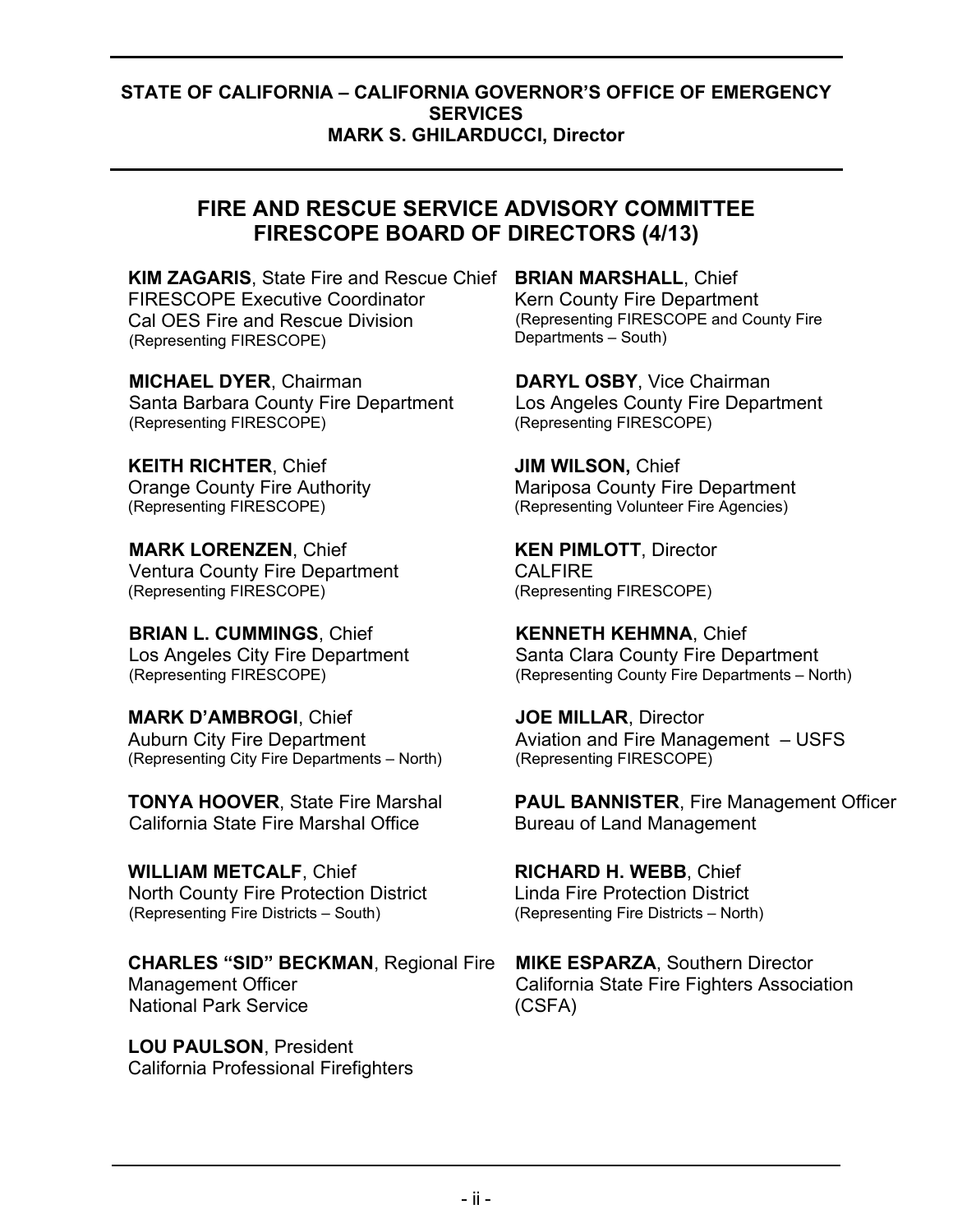### **CALIFORNIA FIRE SERVICE AND RESCUE EMERGENCY MUTUAL AID PLAN**

### **I. INTRODUCTION**

The *California Fire Service and Rescue Emergency Mutual Aid Plan* is an extension of, and supportive document to, the California Emergency Plan. The California Emergency Plan is published in four parts as follows:

- Part One: BASIC EMERGENCY PLAN
- Part Two: PEACETIME EMERGENCY PLAN
- Part Three: COMPENDIUM OF LEGISLATION AND REFERENCES
- Part Four: WAR EMERGENCY PLAN

Parts One, Two, and Four provide the planning basis and concepts for the development of the *California Fire Service and Rescue Emergency Mutual Aid Plan*. This Plan supports the concepts of the Incident Command System (ICS), the Integrated Emergency Management System (IEMS), and multi-hazard response planning. It is intended that more detailed operational plans will supplement this document at the local, area, and regional levels. California fire and rescue service conducts emergency operations planning at four levels: Local, Operational Area, Regional, and State. To effectively implement the plans formulated at the various levels, all plans should be developed within the framework of the *California Fire Service and Rescue Emergency Mutual Aid Plan*.

The *California Fire Service and Rescue Emergency Mutual Aid Plan* as we know it today, was first prepared and adopted in 1950 as Annex 3-C of the California State Civil Defense and Disaster Relief Plan. This plan has been reviewed, revised, approved, and adopted after careful consideration by the Cal OES Fire and Rescue Service Advisory Committee/FIRESCOPE Board of Directors.

- A. PURPOSE OF THE PLAN:
	- 1. To provide for systematic mobilization, organization, and operation of necessary fire and rescue resources of the state and its political subdivisions in mitigating the effects of disasters, whether natural or man-caused.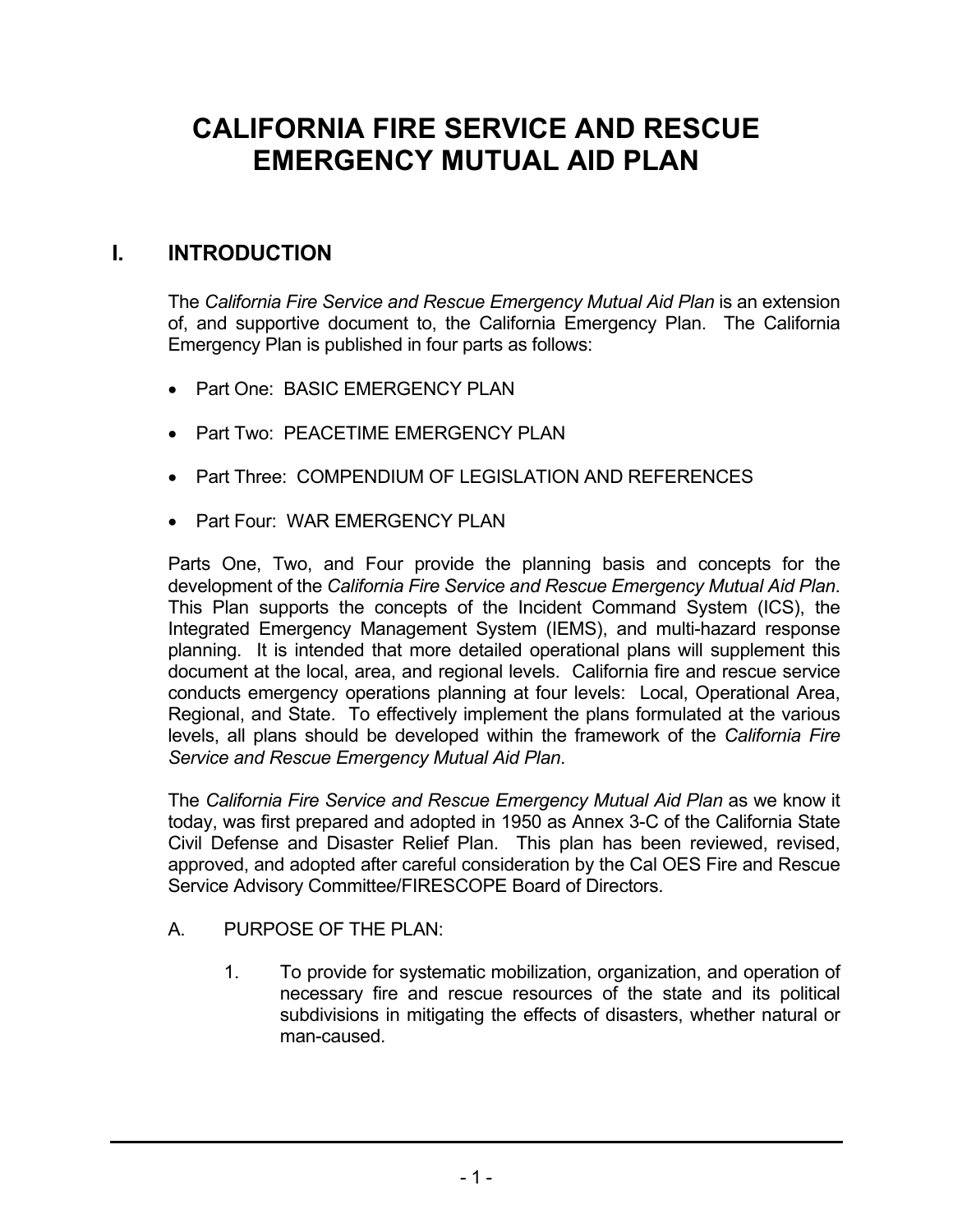- 2. To provide comprehensive and compatible plans for the expedient mobilization and response of available fire and rescue resources on a local, area, regional, and statewide basis.
- 3. To establish guidelines for recruiting and training auxiliary personnel to augment regularly organized fire and rescue personnel during disaster operations.
- 4. To provide an annually-updated fire and rescue inventory of all personnel, apparatus, and equipment in California.
- 5. To provide a plan and communication facilities for the interchange and dissemination of fire and rescue-related data, directives, and information between fire and rescue officials of local, state, and federal agencies.
- 6. To promote annual training and/or exercises between plan participants.
- B. PLANNING BASIS:
	- 1. No community has resources sufficient to cope with any and all emergencies for which potential exists.
	- 2. Fire and rescue officials must preplan emergency operations to ensure efficient utilization of available resources.
	- 3. Basic to California's emergency planning is a statewide system of mutual aid in which each jurisdiction relies first upon its own resources.
	- 4. The California Disaster and Civil Defense Master Mutual Aid Agreement between the State of California, each of its counties, and those incorporated cities and fire protection districts signatory thereto:
		- a. Creates formal structure for provision of mutual aid;
		- b. Provides that no party shall be required to unreasonably deplete its own resources in furnishing mutual aid;
		- c. Provides that the responsible local official in whose jurisdiction an incident requiring mutual aid has occurred shall remain in charge at such incident, including the direction of such personnel and equipment provided through mutual aid plans pursuant to the agreement;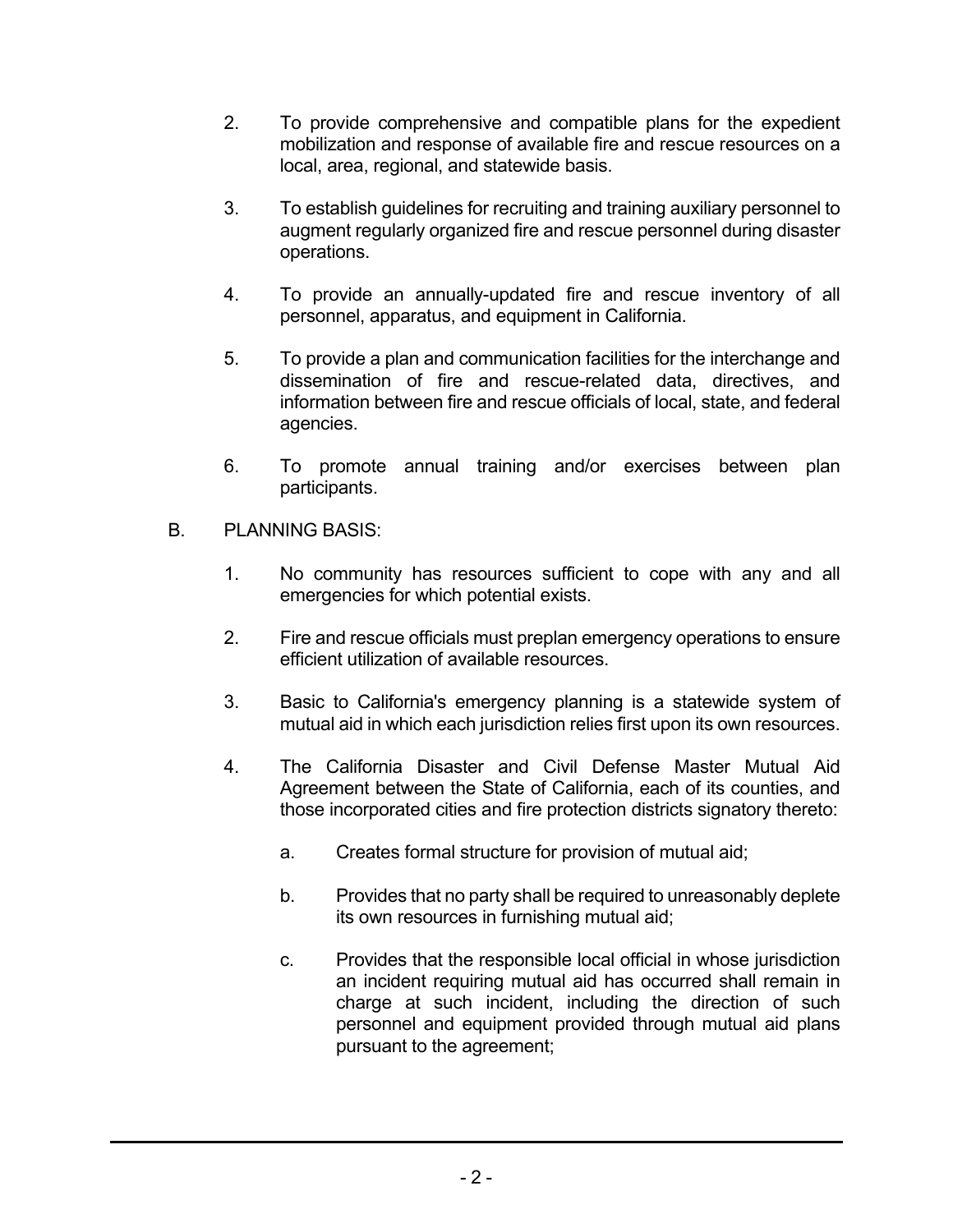- d. Provides the intra- and inter-area and intra-regional mutual aid operational plans shall be developed by the parties thereof and are operative as between the parties thereof in accordance with the provisions of such operational plans, and;
- e. Provides that reimbursement for mutual aid extended under this agreement and the operational plans adopted pursuant thereto, shall only be pursuant to the state law and policies, and in accordance with California Governor's Office of Emergency Services policies and procedures.
- 5. The state is divided into six mutual aid regions to facilitate the coordination of mutual aid. Through this system the Governor's Office is informed of conditions in each geographic and organizational area of the state, and the occurrence or imminent threat of disaster.
- 6. In addition to fire and rescue resources, emergency operations plans should include both public and private agencies with support capability and/or emergency operation responsibilities.
- 7. Emergency operations plans should be distributed to, and discussed with, management, command, operational, and support level personnel within each planning jurisdiction.
- 8. Emergency operations plans must be continuously reviewed, revised, and tested to encompass change and refinement consistent with experience gained through disaster operations and training, and changes in resource availability.
- 9. Emergency operations plans are to be reviewed, revised, and updated every five years.

This *California Fire Service and Rescue Emergency Mutual Aid Plan* supersedes the Fire and Rescue Emergency Plan, revised June 1978.

### **II. AUTHORITIES**

- A. California Emergency Services Act (Chapter 7 of Division 1 of Title 2 of the Government Code) 1970 Statutes.
- B. California Master Mutual Aid Agreement.
- C. Labor Code, State of California (Section 3211.92, Disaster Service Worker).
- D. Government Code, State of California (Section 8690.6).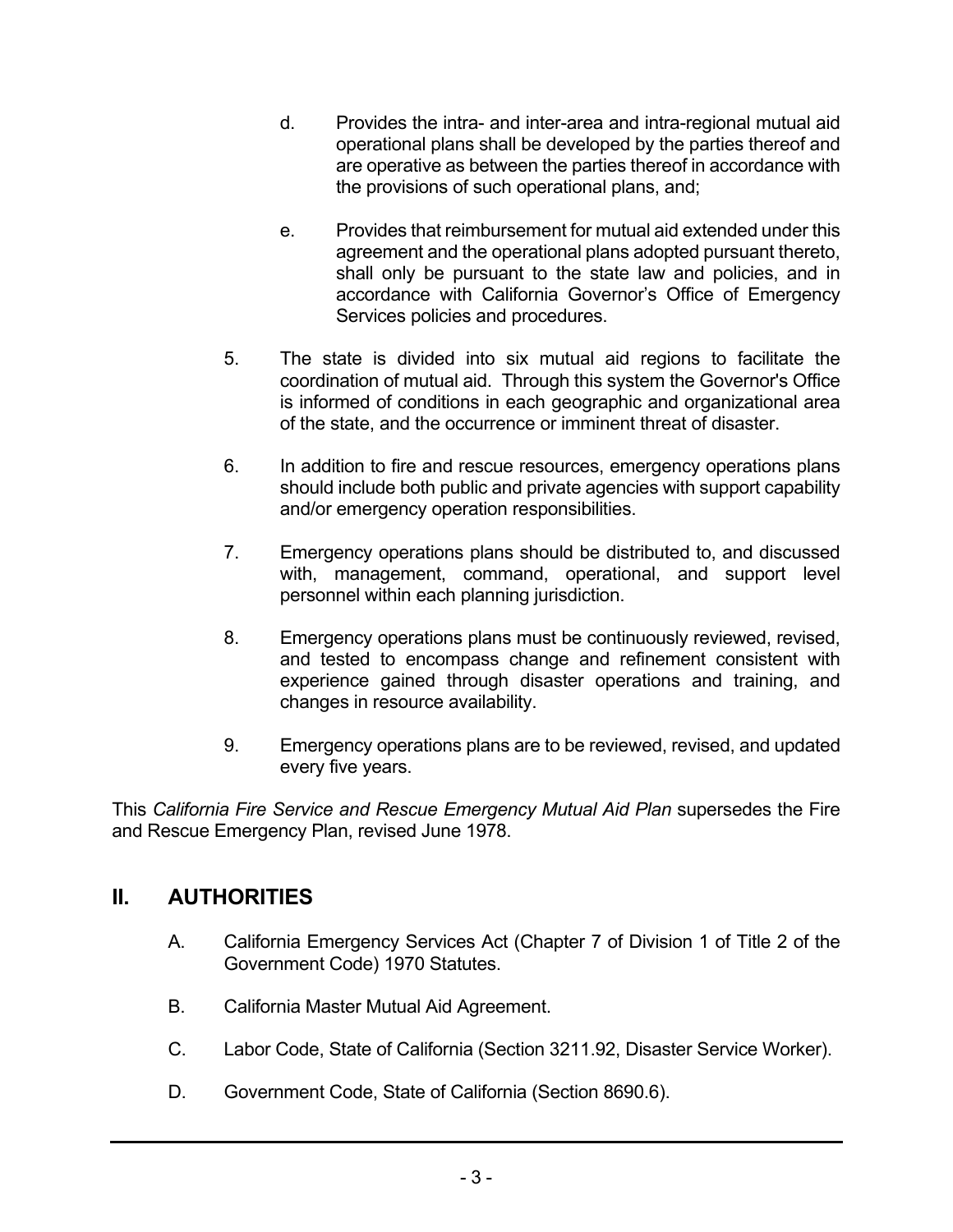### **III. REFERENCES**

- A. Federal Civil Defense Guide (Part E, Chapter 10, with Appendixes 1 and 2, Fire Prevention and Control during Civil Defense Emergencies).
- B. Governor's Executive Order No. D-25.
- C. Governor's Administrative Orders for State Agencies.
- D. Public Resources Code.
- E. California Governor's Office of Emergency Services, Multi-hazard Functional Planning Guidance.
- F. National Interagency Incident Management System.
- G. Incident Command System.
- H. Multi-Agency Coordination System.
- I. Standardized Emergency Management System

### **IV. DEFINITIONS**

A. Fire and Rescue Resources:

California fire and rescue resources shall include, but not be limited to, the necessary personnel, apparatus, and equipment under the direct control of the fire and rescue service needed to provide mutual aid assistance for all emergencies; e.g., fire engines, ladder trucks, emergency medical service units, hazardous materials units, search and rescue, crash fire rescue, bulldozers, helicopters, fixed wing aircraft, hand crews, fire boats, communications equipment, etc.

B. Local Emergency:

Shall mean the existence of conditions within the territorial limits of a local agency, in the absence of a duly proclaimed state of emergency, which conditions are a result of an emergency created by great public calamity such as air pollution, extraordinary fire, flood, storm, earthquake, civil disturbances ,or other disaster which is or is likely to be beyond the control of the services, personnel, equipment, and facilities of that agency and require the combined forces of other local agencies to combat. (California Emergency Services Act, Chapter 7 of Division 1 of Title 2 of the Government Code - 1970 Statutes.)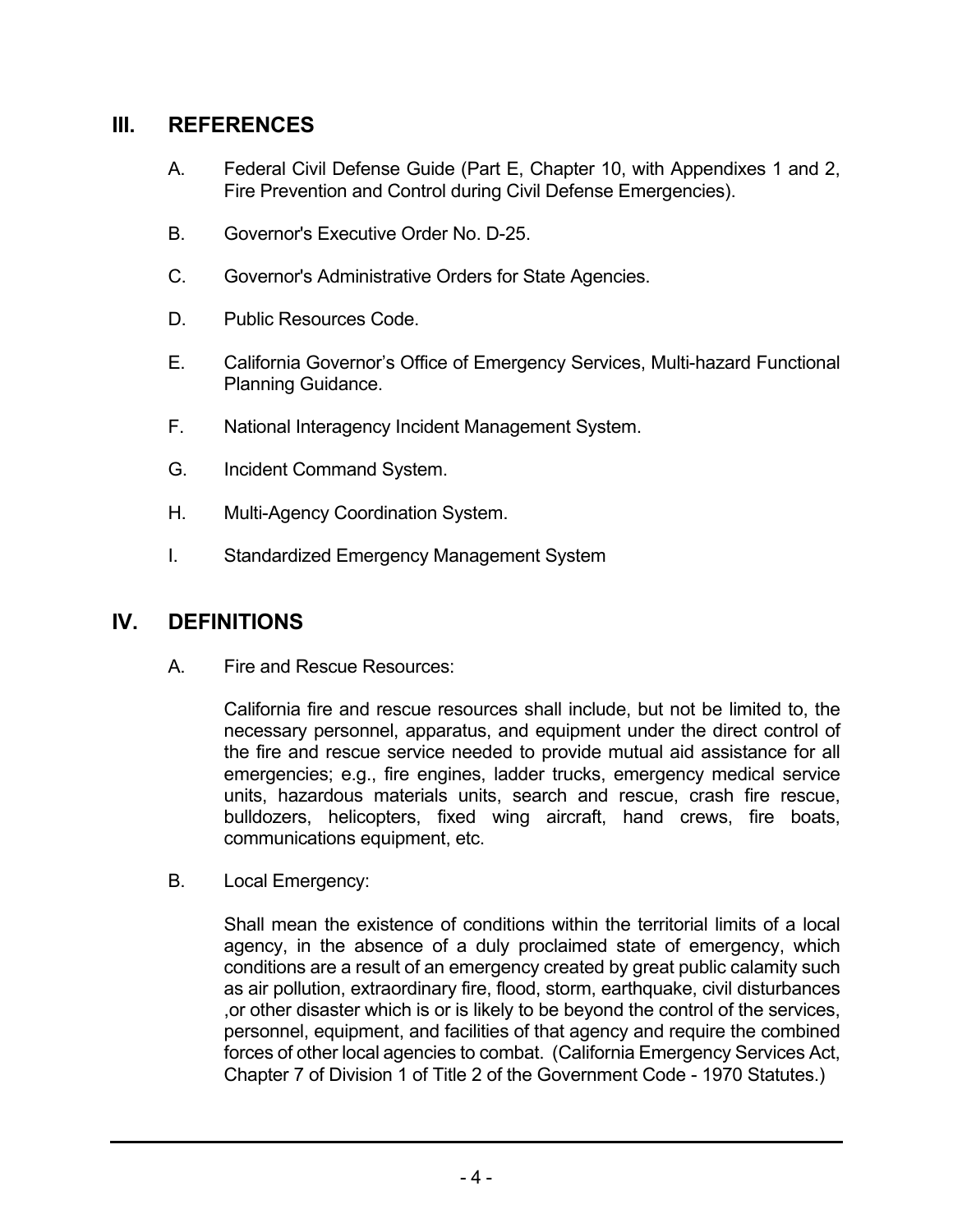#### C. State of Emergency:

Means the duly proclaimed existence of conditions of extreme peril to the safety of persons and property within the state caused by such conditions as air pollution, fire, flood, storm, civil disturbances, or earthquake, or other conditions, except as a result of war-caused emergencies, which conditions by reason of their magnitude, are or are likely to be beyond the control of the services, personnel, equipment, and facilities of any single county, city and county, or city, and would require the combined forces of a Mutual Aid Region or Regions to combat. "State of Emergency" does not include, nor does any provision of this plan apply to any condition resulting from a labor controversy. (California Emergency Services Act, Chapter 7 of Division 1 of Title 2 of the Government Code - 1970 Statutes.)

D. State of War Emergency:

> Means the conditions which exists immediately, with or without a proclamation thereof by the Governor, whenever this state or nation is attacked by an enemy or upon receipt by the state of a warning from the federal government indicating that such attack is probable or imminent. (California Emergency Services Act, Chapter 7 of Division 1 of Title 2 of the Government Code - 1970 Statutes.)

E. Disaster Service Worker:

> Shall mean any person who is registered with a disaster council for the purpose of engaging in disaster service pursuant to the "California Emergency Services Act" without pay or other consideration. "Disaster Service Worker" includes volunteer civil defense workers and public employees and also includes any unregistered person impressed into service during a State of Emergency by a person having authority to command the aid of citizens in the execution of that person's duties. "Disaster Service Worker" does not include any person registered as an active fire and rescue service member of any regularly-organized volunteer fire department, having official recognition and full or partial support of the county.

> Pursuant to the *California Fire Service and Rescue Emergency Mutual Aid Plan*, "Disaster Service Workers" shall be recruited and trained to augment the regular fire and rescue forces. They will assist in fighting fires and/or rescuing persons, and save property and perform other duties as required.

> Training necessary to engage in such activities is defined as authorized and supervised training carried on in such a manner and by a qualified person as the local disaster council shall prescribe. (Section 3211.92, California Labor Code.)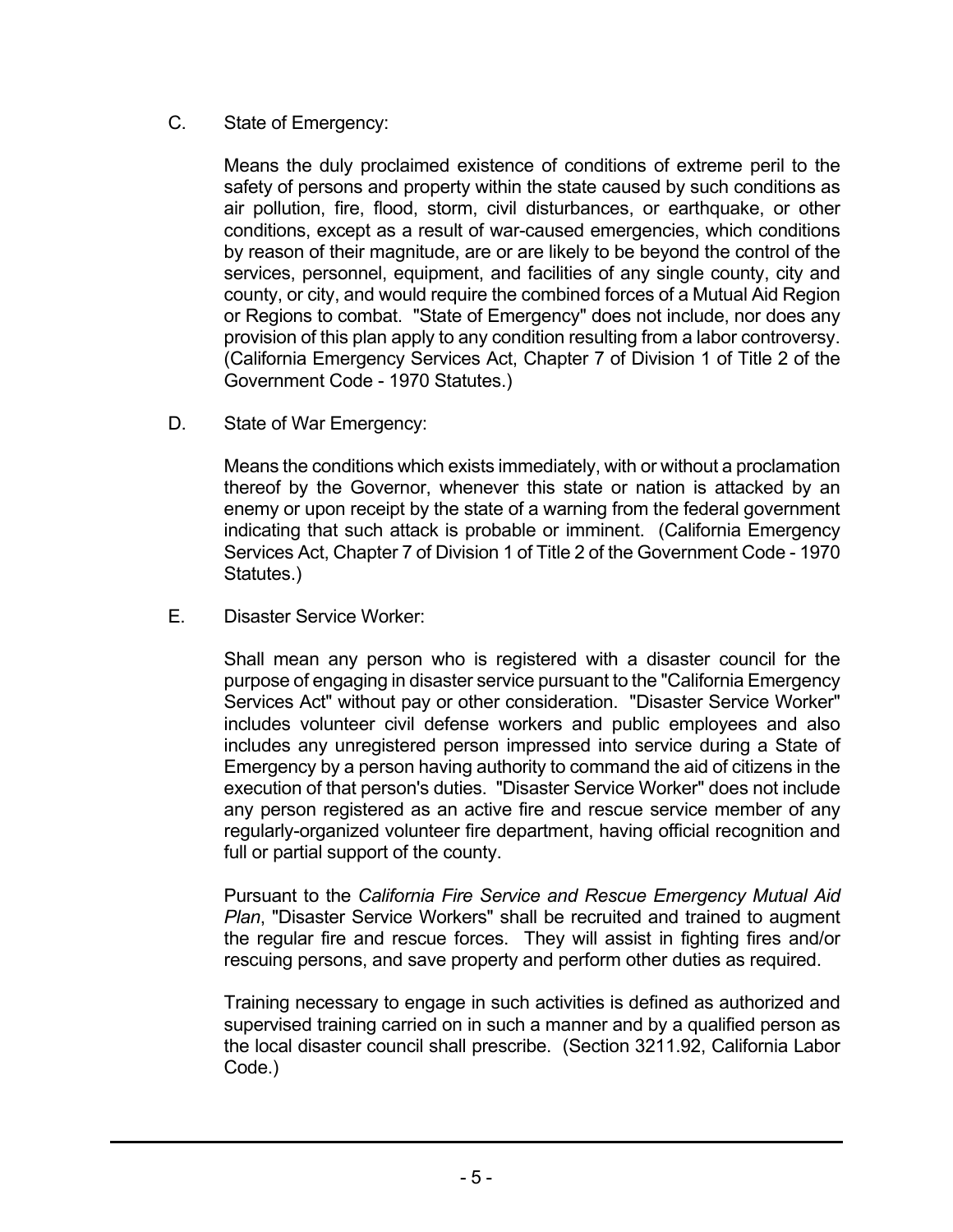#### Mutual Aid: F.

Shall mean an agreement in which two or more parties agree to furnish resources and facilities and to render services to each and every other party of the agreement to prevent and combat any type of disaster or emergency.

Local needs not met by the *California Fire Service and Rescue Emergency Mutual Aid Plan* should be resolved through development of local automatic or mutual aid agreements.

### 1. Voluntary Mutual Aid

Mutual aid is voluntary when an agreement is initiated either verbally or in writing. When in writing, which is preferable, the conditions may be enumerated as to what and how much of a department's resources may be committed.

### 2. Obligatory Mutual Aid

Mutual aid under a "State of War Emergency" shall be deemed obligatory. Mutual aid under a "State of Emergency" may be obligatory. (Emergency Services Act, 1970)

### 3. Master Mutual Aid Agreement

An agreement made and entered into by and between the State of California, its various departments and agencies, and the various political subdivisions, municipal corporations, and other public agencies of the State of California to facilitate implementation of Chapter 7 of Division 1 of Title 2 of the Government Code entitled "California Emergency Services Act."

### 4. California Fire Assistance Agreement

An agreement made and entered into by and between the State of California, Governor's Office of Emergency Services (Representing the California Fire and Rescue Mutual Aid System) and California Department of Forestry and Fire Protection, and the five Federal Fire Agencies (USDA Forest Service, USDI National Park Service, Bureau of Land Management, Fish and Wildlife Services, and Bureau of Indian Affairs) for the purpose of coordinating the use of and reimbursement for local government Fire and Rescue resources used at wildfire incidents.

Mutual Aid Region: G.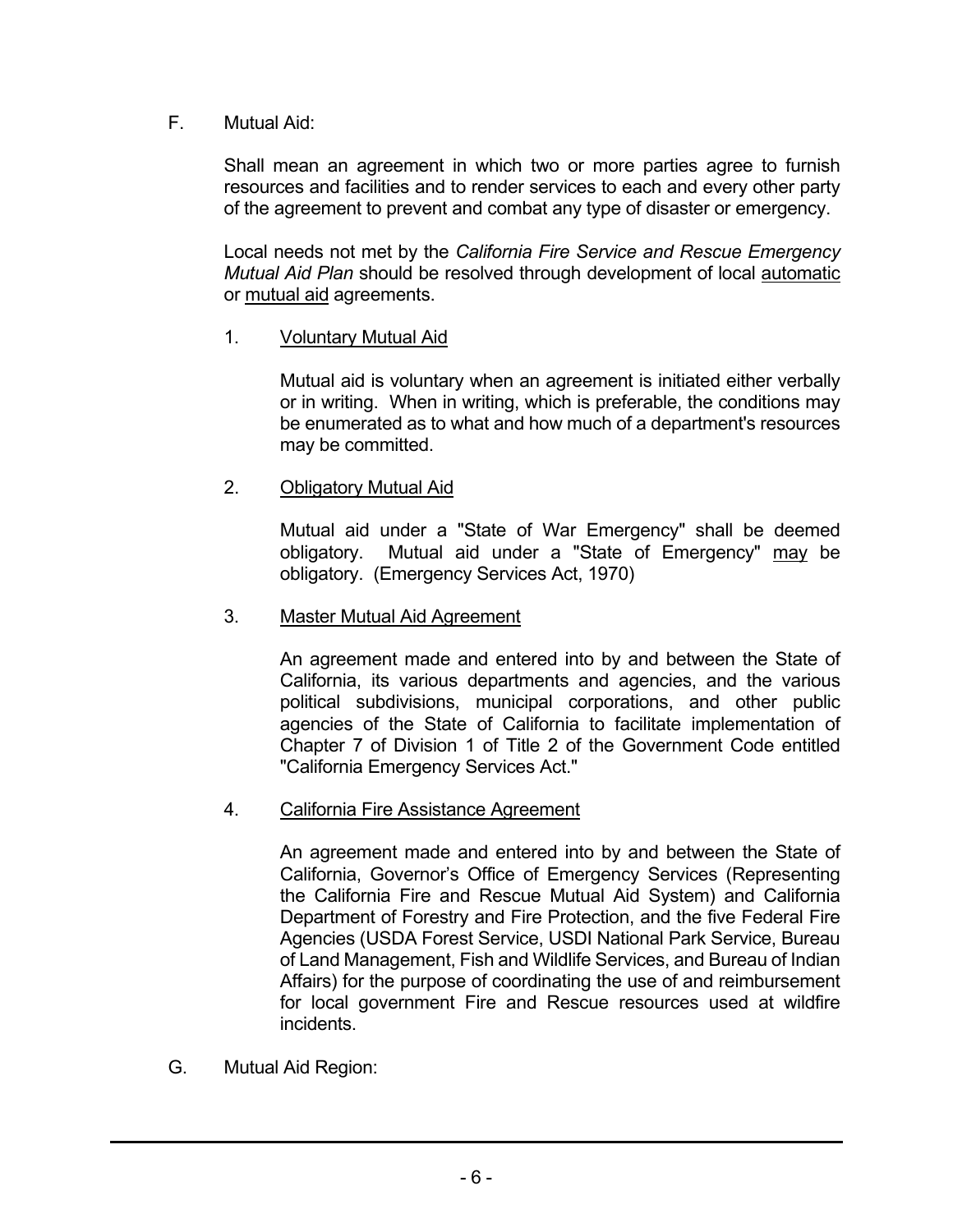Shall mean a subdivision of the state's fire and rescue organization, established to facilitate the coordination of mutual aid and other emergency operations within a geographical area of the state, consisting of two or more county operational areas.

H. Operational Area:

> Shall mean an intermediate level of the state's fire and rescue organization, normally consisting of a county and all fire and rescue organizations within the county. (Exception: Los Angeles County and the Tahoe Basin.)

I. Assistance by Hire:

> Shall mean elements of personnel and equipment, which are provided by cooperating agencies through specific arrangements not associated with this plan. Where such arrangements exist, parties should be thoroughly familiar with, and aware of, provisions at time of request and response.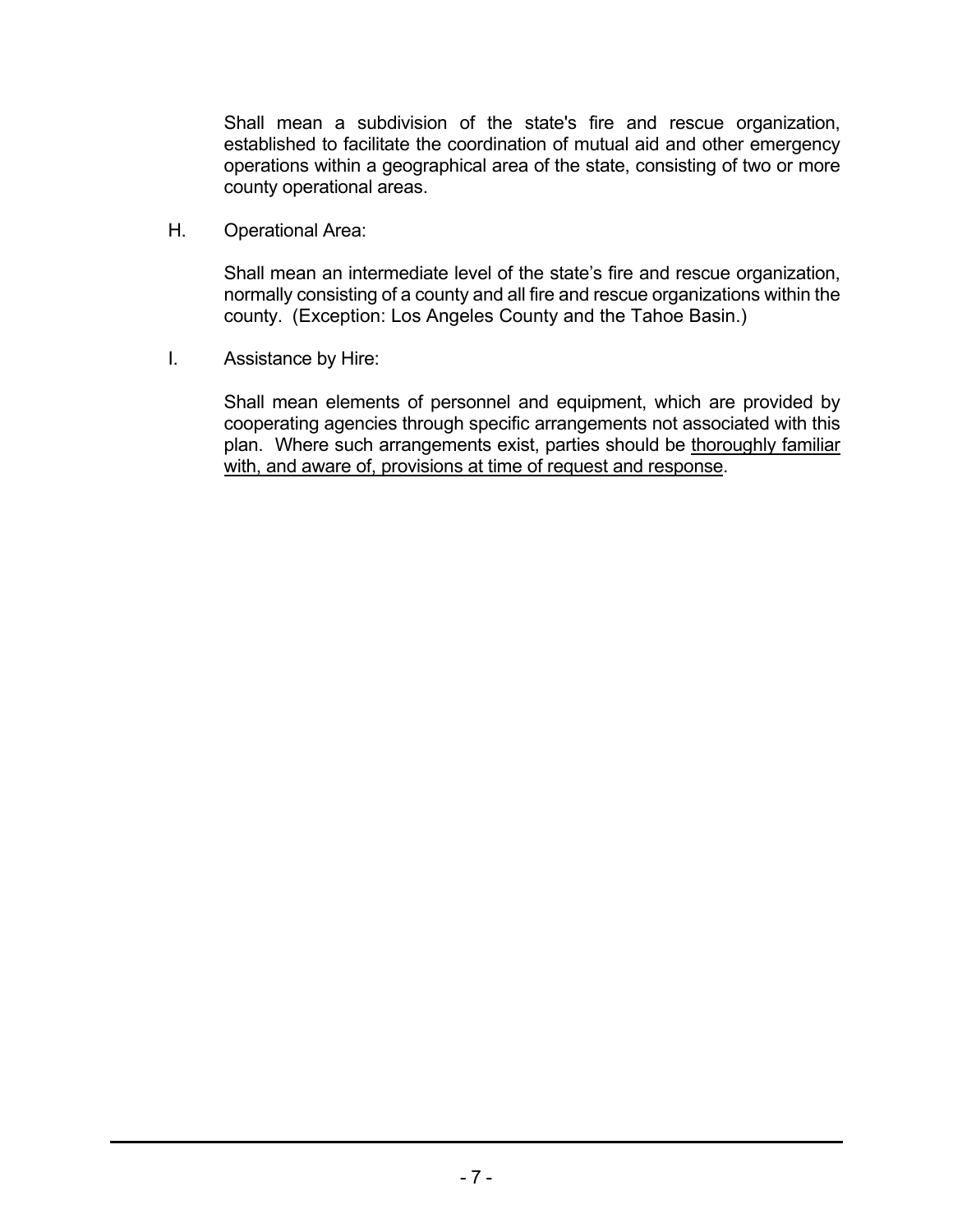### **V. MUTUAL AID REGIONS**

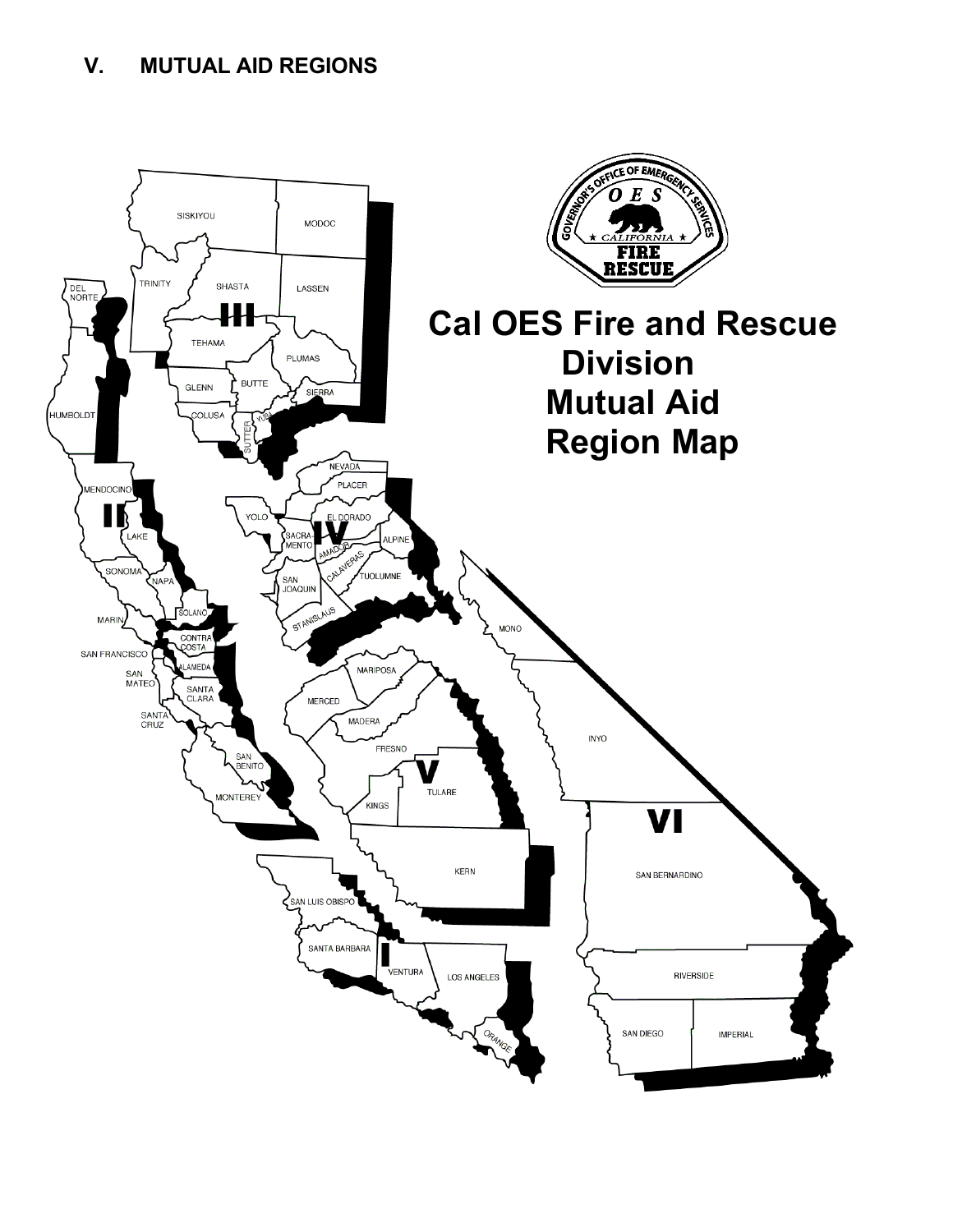### **VI. POLICIES**

The following policies form the basis of the *California Fire Service and Rescue Emergency Mutual Aid Plan*:

- A. The basic tenets of emergency planning are self-help and mutual aid.
- B. Emergency planning and preparation is a task which must be shared by all political subdivisions and industries as well as every individual citizen.
- C. The *California Fire Service and Rescue Emergency Mutual Aid Plan* provides a practical and flexible pattern for the orderly development and operation of mutual aid on a voluntary basis between cities, cities and counties, fire districts, special districts, county fire departments, and applicable state agencies. Normal fire department operating procedures are utilized, including day-to-day mutual aid agreements, and plans which have been developed by local fire and rescue officials.
- D. Operational Area and Region Plans shall be consistent with policy of the Master Mutual Aid Agreement and the *California Fire Service and Rescue Emergency Mutual Aid Plan*.
- E. Reimbursement for mutual aid may be provided pursuant to a governor's disaster proclamation or when conditions warrant invoking the Cal OES/CAL FIRE/USFS/BLM/NPA/F&WS/BIA Cooperative Agreement. There is no other existing provision for mutual aid reimbursement.
	- 1. The California Governor's Office of Emergency Services shall be required to provide direction, ongoing guidance, and monitoring throughout the process until reimbursement is received by local agencies.
	- 2. Memorandums of understanding between federal, state, and local agencies will not include a commitment of local resources without the expressed, written consent of the local jurisdiction(s).
- F. In developing emergency plans, provisions should be made for integrating fire and rescue resources into mutual aid organizations for both fire and non-fire related disasters; e.g., earthquake, flood, radiological defense, hazardous materials incidents, and war-related sheltering and/or relocation of significant portions of the population. In planning for war-related emergencies, provisions for pre- and post-attack activities should be included; e.g., shelter improvement, radiological monitoring, and decontamination.
- G. In developing local mutual aid and emergency preparedness plans, provisions must be made for liability and property damage insurance coverage on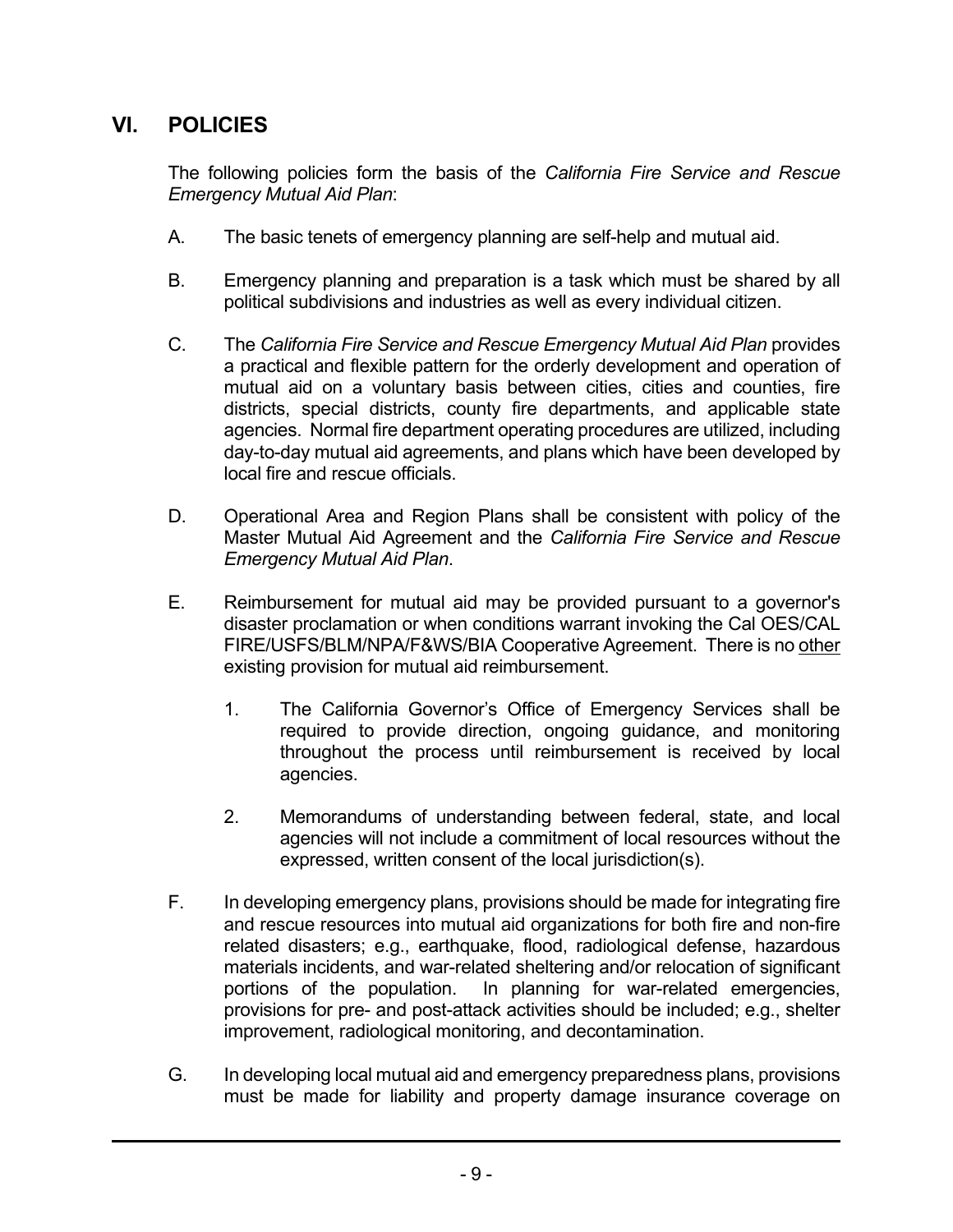apparatus and equipment used beyond the territorial limits of the political subdivision. Consideration must also be given to the rights, privileges, and immunities of paid, volunteer, and auxiliary personnel in order that they may be fully protected while performing their duties under a mutual aid agreement or an emergency preparedness plan. Provision is made in state laws to deal with these matters, and the procedure outlined therein should be followed to ensure maximum protection.

- H. Local mutual aid and emergency preparedness plans should reference the Master Mutual Aid Agreement by signature of all parties concerned.
- I. The State of California provides Workers' Compensation coverage for certain classes of auxiliary and volunteer personnel engaged in activities directly related to defense preparedness or disaster operations. Coverage is also extended to those unregistered persons impressed into service during a State of Emergency or State of War Emergency by a person having authority to command the aid of citizens in the execution of required duties. No payment of premium is required of local political subdivisions for such coverage. Coverage is not, however, extended to any member registered as an active fire fighting member of any regularly organized volunteer fire department having official recognition, and full or partial support of the county, city, town, or district in which such fire agency is located.
- J. Responsible Agency will:
	- 1. Reasonably exhaust local resources before calling for outside assistance;
	- 2. Render the maximum practicable assistance to all emergency-stricken communities under provisions of the Master Mutual Aid Agreement;
	- 3. Provide a current annual inventory of all fire department personnel, apparatus, and equipment to the Operational Area Fire and Rescue Coordinator;
	- 4. Provide for receiving and disseminating information, data, and directives, and;
	- 5. Conduct the necessary training to adequately perform their functions and responsibilities during emergencies.

#### **ASSUMPTIONS VII.**

A. MAJOR EMERGENCIES: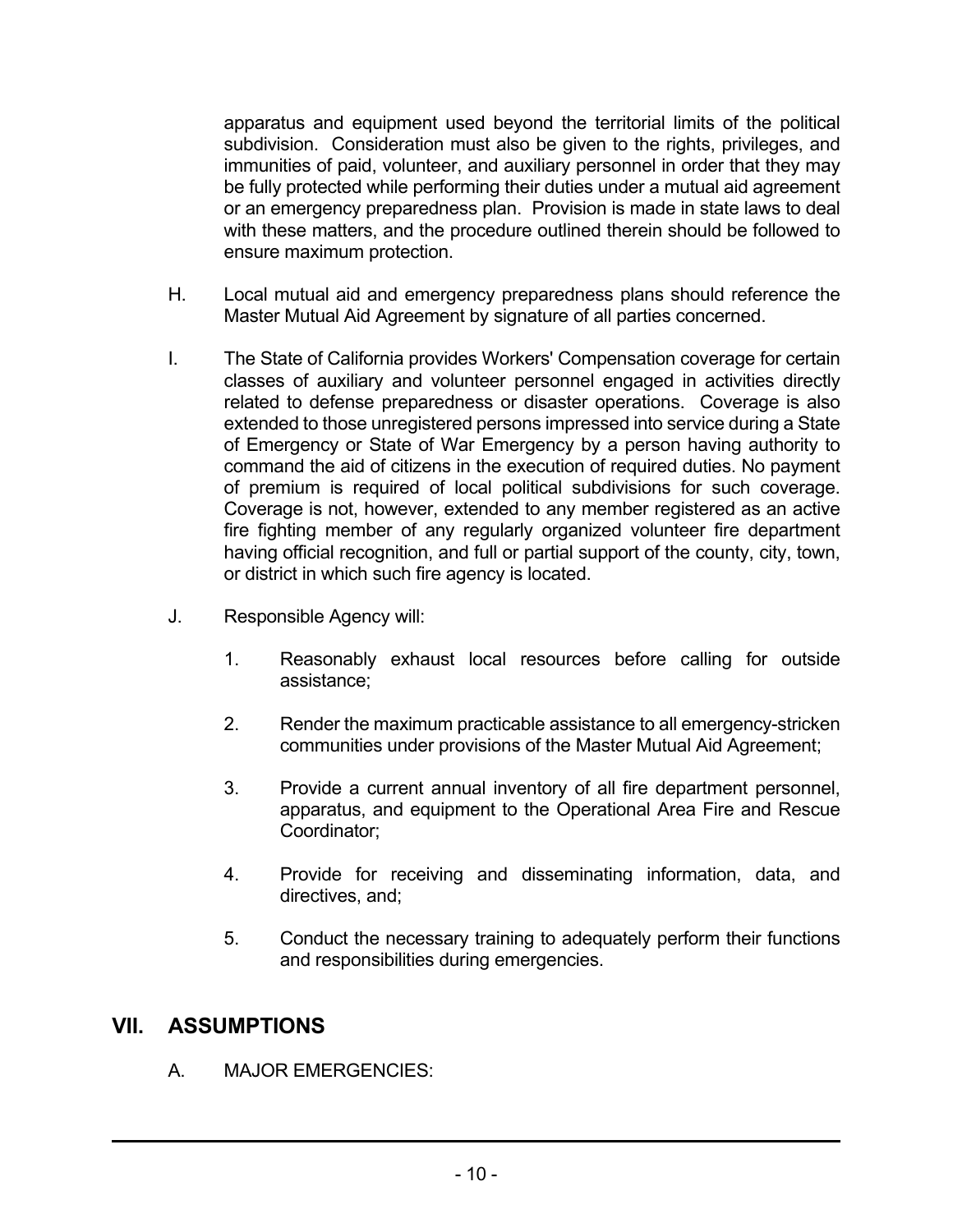Fire and rescue emergencies may reach such magnitude as to require mutual aid resources from adjacent local and state levels.

B. NATURAL DISASTER:

Natural disasters may necessitate mobilization of fire and rescue resources for the preservation and protection of life and property from threats other than fire; e.g., earthquake, flood, windstorm, etc.

C. SABOTAGE:

Fire sabotage is an enemy capability. Urban areas would be particularly subject to sabotage during pre-attack periods. Metropolitan and wildland areas would be especially vulnerable to incendiarism.

D. CIVIL DISTURBANCE:

Civil disturbances frequently result in injuries to persons and property damage. Explosives and fire bombs are not uncommon components of civil disturbances. Fire and rescue mutual aid resources are likely to be mobilized for such occurrences.

E. POLITICAL VIOLENCE AND TERRORISM:

Incidents of kidnapping, bombing, bomb threat, and incendiarism to achieve political concession and public notoriety are becoming more prevalent. Such terrorist and violent activity may result in fire and/or rescue emergencies necessitating mobilization of mutual aid resources. There is potential for immobilization of local resources through bombing, blackmail, or sniping activity.

F. ATTACK:

An enemy attack upon California or adjacent states could result in fire and rescue problems of such magnitude as to require utilization of all fire and rescue resources within the state and the exchange of resources between states.

G. LOCAL FIRE SERVICES:

Local officials will maintain fire and rescue resources consistent with anticipated needs. Such services will be augmented by training volunteers for utilization in major disaster operations.

### **VII. ORGANIZATION**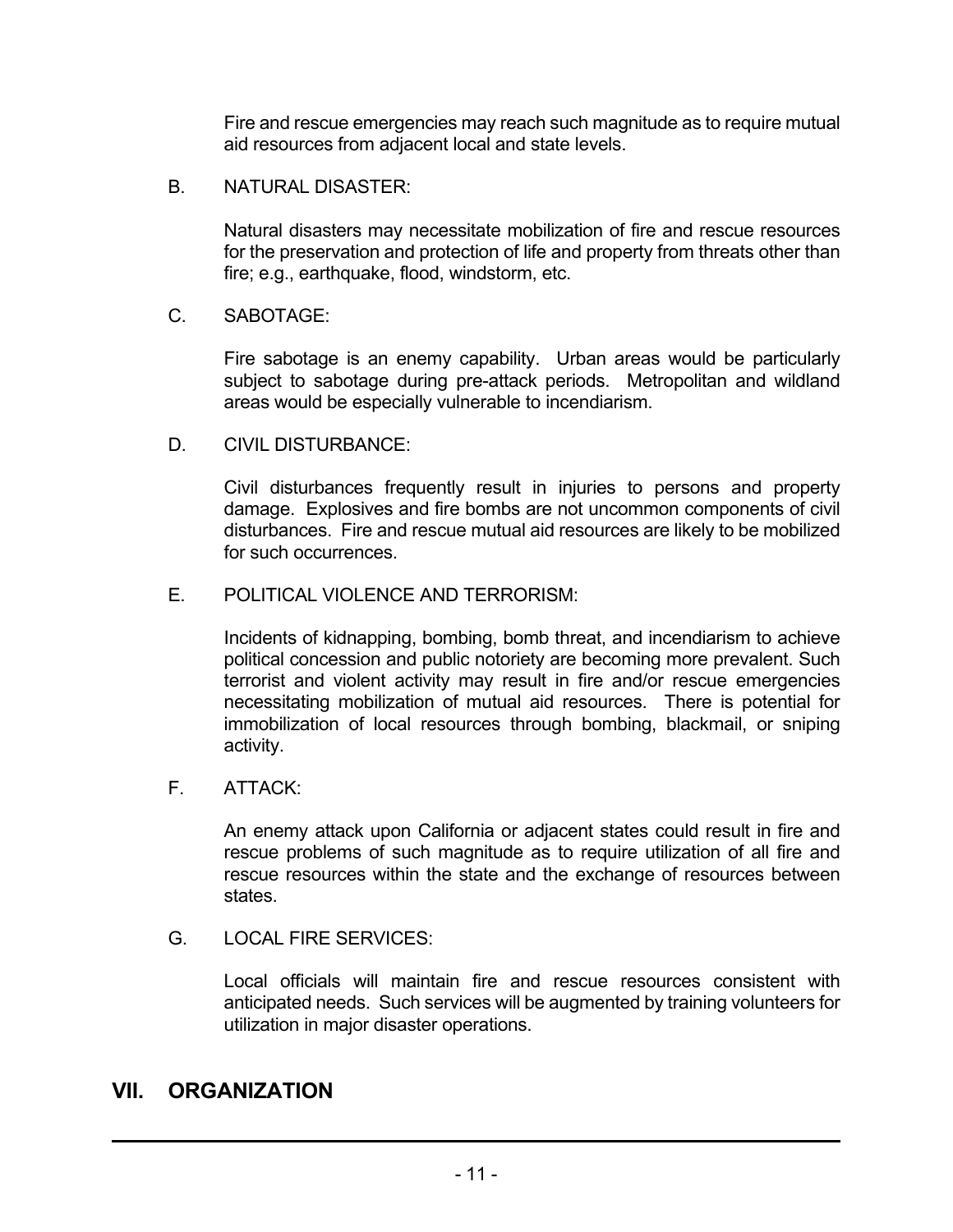The fire and rescue service includes all public and private entities furnishing fire protection within the state. During a State of War, or when ordered by the Governor pursuant to the California Emergency Services Act, all such fire protection agencies become an organizational part of the California Governor's Office of Emergency Services, Fire and Rescue Division.

A. LOCAL FIRE OFFICIAL:

The fire chief, or senior fire and rescue official by other designated title, of each local entity providing public fire protection, will serve as fire and rescue representative to their respective Operational Area Fire and Rescue Coordinator.

B. OPERATIONAL AREA FIRE AND RESCUE COORDINATOR:

Operational Area Fire and Rescue Coordinators are selected by the fire chiefs of local fire and rescue entities within an operational area. They shall each appoint one or more alternate fire and rescue coordinators. They, or their alternates, will serve on the staff of the Operational Area emergency services official in their respective area.

C. REGIONAL FIRE AND RESCUE COORDINATOR:

Regional Fire and Rescue Coordinators are selected for a three-year term by Operational Area Fire and Rescue Coordinators within their respective regions. They shall each appoint one or more alternate Regional Fire and Rescue Coordinators. They, or their alternates, will serve on the staff of the Cal OES Regional Manager during a State of War Emergency or State of Emergency proclaimed by the Governor.

D. STATE FIRE AND RESCUE COORDINATOR:

The State Fire and Rescue Coordinator is the Chief of the Fire and Rescue Division of the California Governor's Office of Emergency Services and is a staff member of the Director of the California Governor's Office of Emergency Services. The State Fire and Rescue Coordinator is responsible for taking appropriate action on requests for mutual aid received through Regional Fire and Rescue Coordinator channels.

E. OTHER STATE AGENCIES:

The Governor may assign to state agencies any activities concerned with the mitigation of the effects of an emergency (Article 7, Chapter 7 of Division 1 of Title 2 of the Government Code).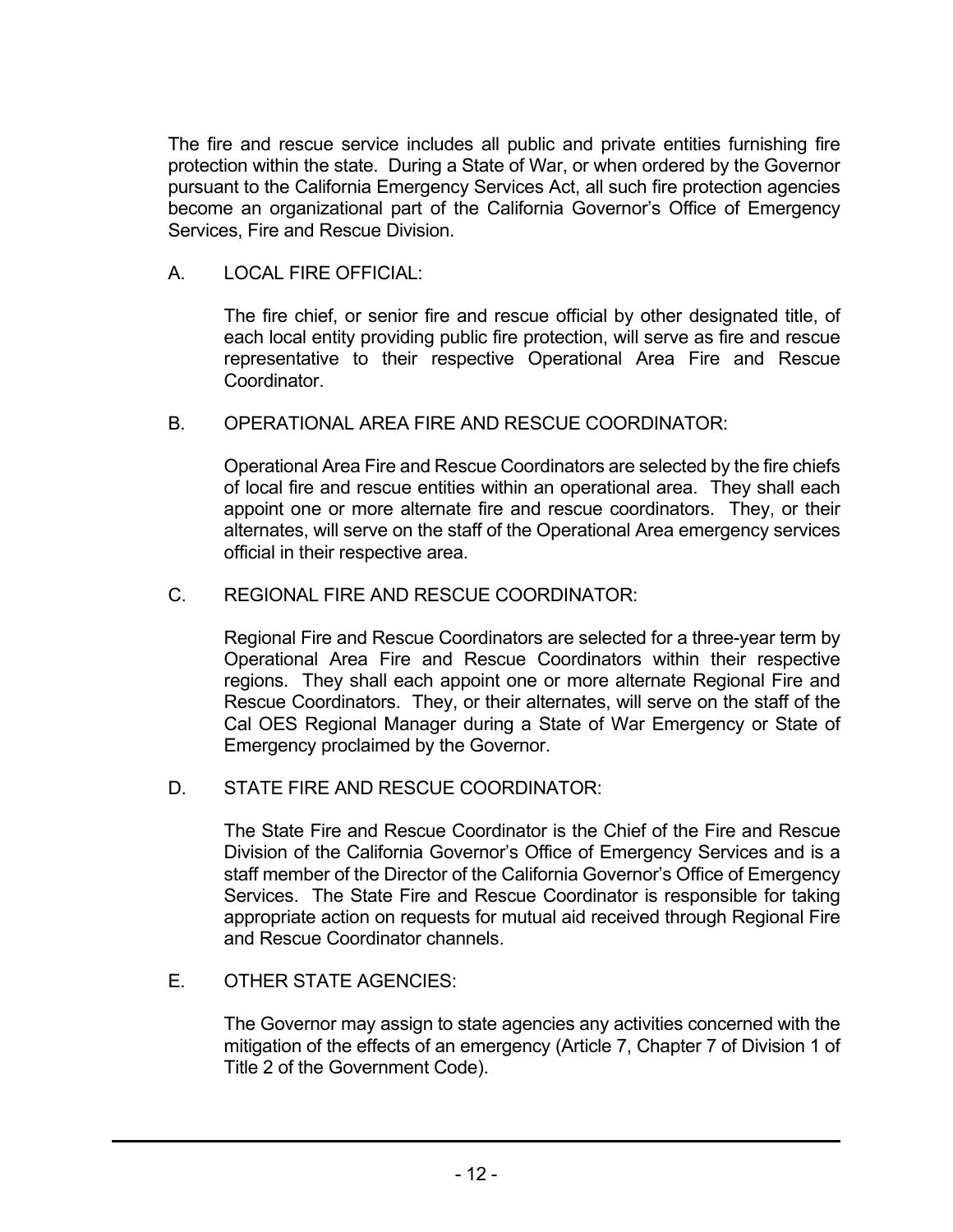F. CALIFORNIA GOVERNOR'S OFFICE OF EMERGENCY SERVICES (Cal OES):

Provides coordination, guidance, and assistance in the planning, response, and recovery for all disasters within the state.

G. CALIFORNIA DEPARTMENT OF FORESTRY AND FIRE PROTECTION (CAL FIRE):

Provides fire protection services, and when available, rescue, first aid, and other emergency services to those forest and other wildland areas for which the state is responsible, and to those areas and/or communities for which the state is responsible by contractual arrangements. The Department of Forestry and Fire Protection assists with personnel and equipment, including conservation camp crews (provided by the California Department of Corrections and California Youth Authority), in fire suppression, rescue, and cleanup, communications, radiological monitoring, and personnel care as emergencies may require and dependent upon their normally assigned fire protection responsibilities.

H. STATE FIRE MARSHAL:

> Assists Cal OES, Fire and Rescue Division by providing personnel to facilitate coordination of mutual aid fire and rescue operations; provides personnel for arson and explosion investigation, and flammable liquid pipeline emergencies.

I. DEPARTMENT OF FISH AND GAME:

> Assists other agencies in search and rescue missions; provides recommendations and guidelines for hazardous substance incidents, which have or may contaminate streams, waterways, or state properties.

J. MILITARY DEPARTMENT:

> At the direction of the Governor, assists civil authorities in protecting life and property from fires, and conducts support operations designed to minimize devastation by fire; e.g., communications, transportation, evacuation, and engineering assistance, and by providing personnel and equipment for rescue operations.

K. DEPARTMENT OF TRANSPORTATION (CAL TRANS):

> Assists in the identification and containment of hazardous materials incidents and the coordination of traffic flow restoration with the Highway Patrol.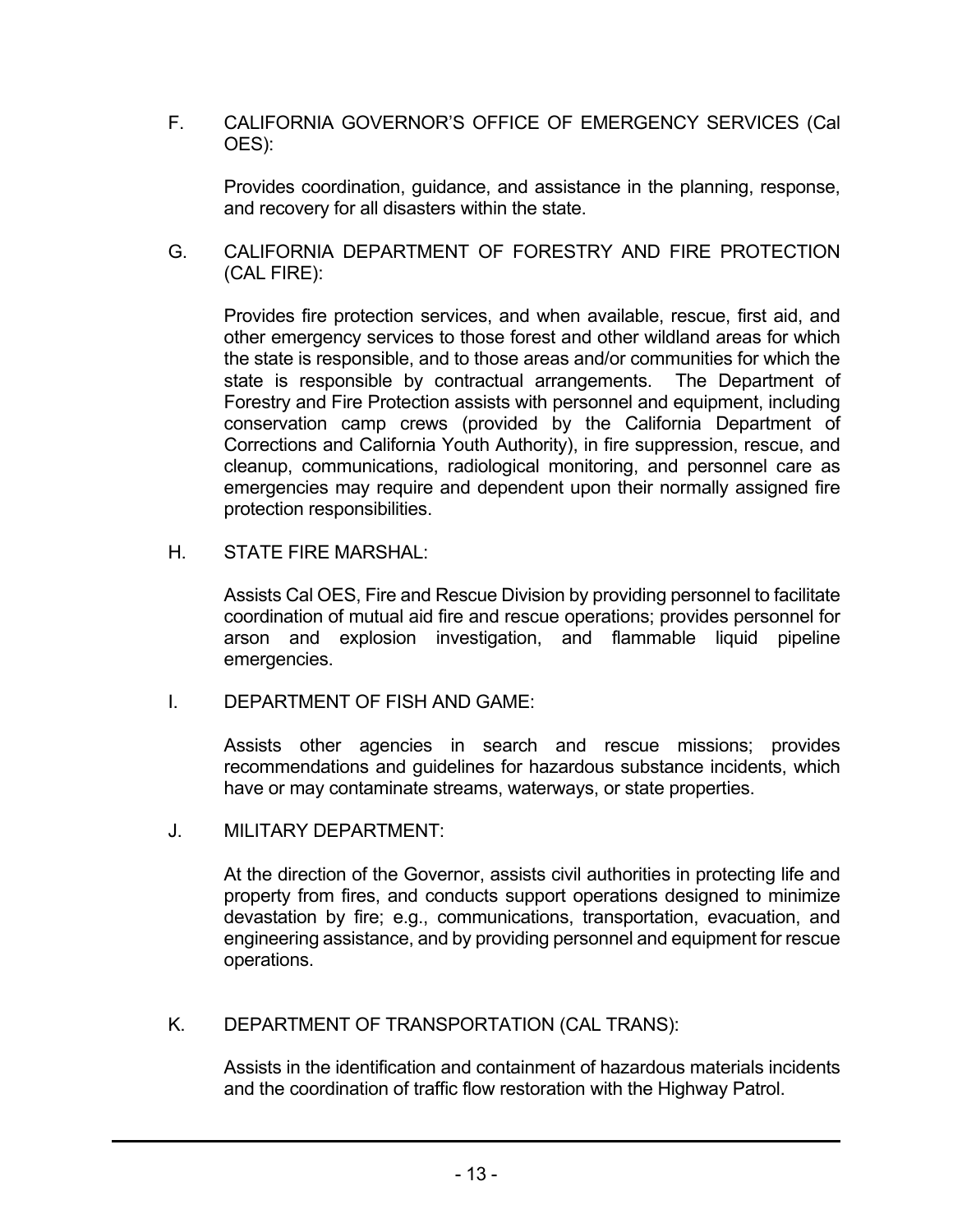L. CALIFORNIA HIGHWAY PATROL:

> Acts as scene manager in hazardous material emergencies on all freeways, state owned toll bridges, highways, and roads in unincorporated areas of the state.

#### M. CALIFORNIA CONSERVATION CORPS

Provides hand crews, helitack crews, and fire camp crews to the California Department of Forestry and Fire Protection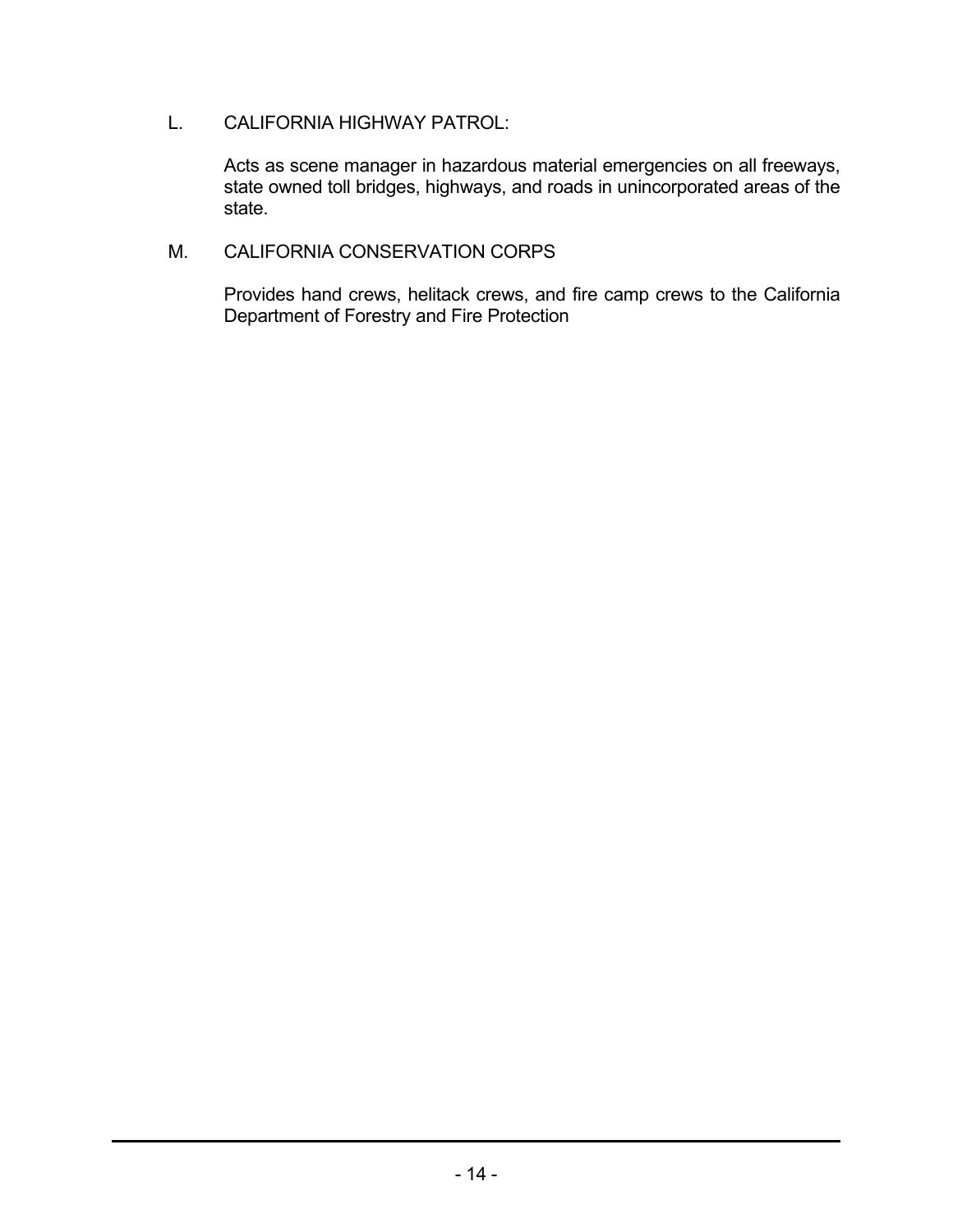### **Fire and Rescue Service Organization**

### **STATE OF EMERGENCY**



oooo LOCAL DIRECTION AND COORDINATION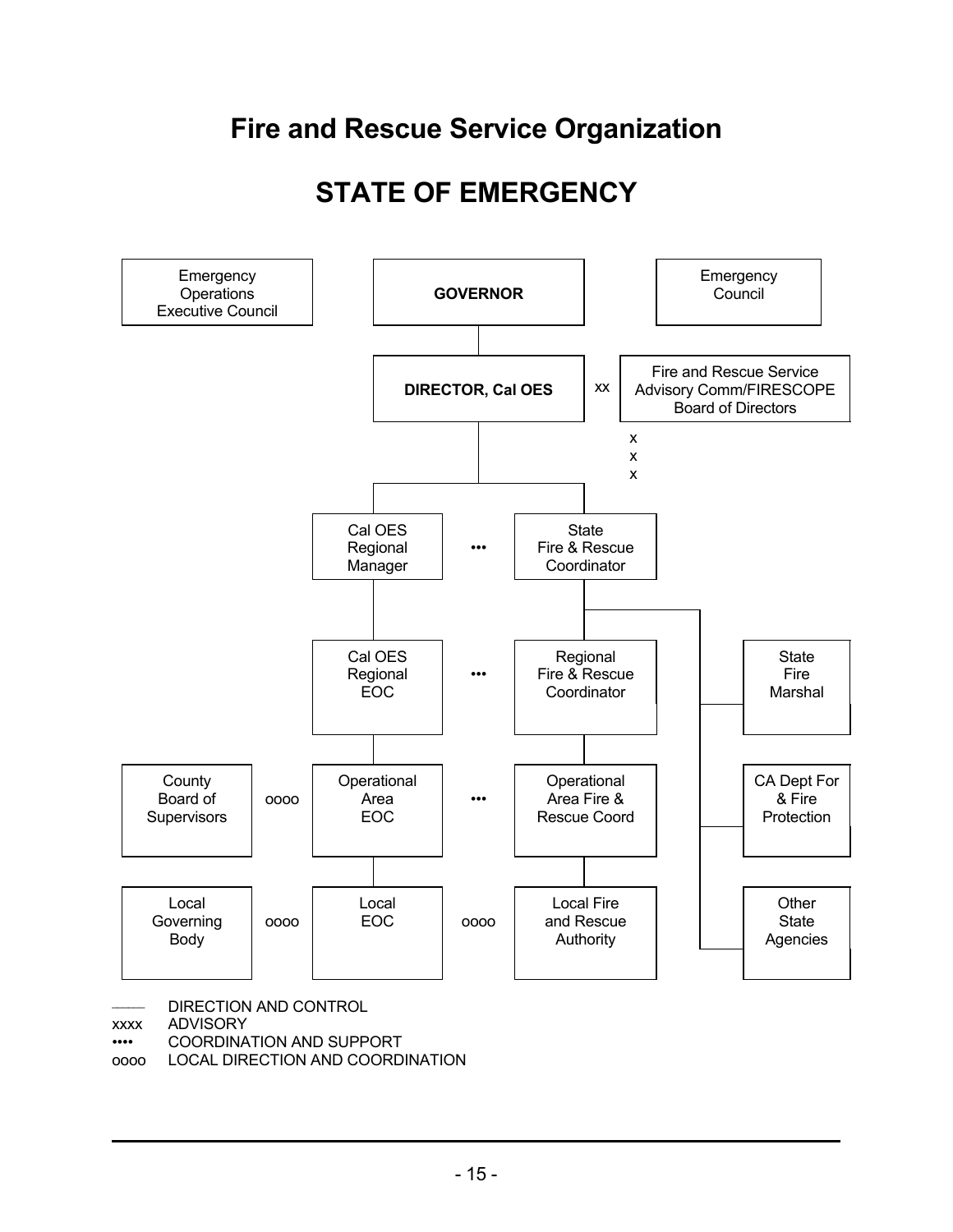### **Fire and Rescue Service Organization**

### **LOCAL EMERGENCY**



DIRECTION AND CONTROL

xxxx ADVISORY

•••• COORDINATION AND SUPPORT

oooo LOCAL DIRECTION AND COORDINATION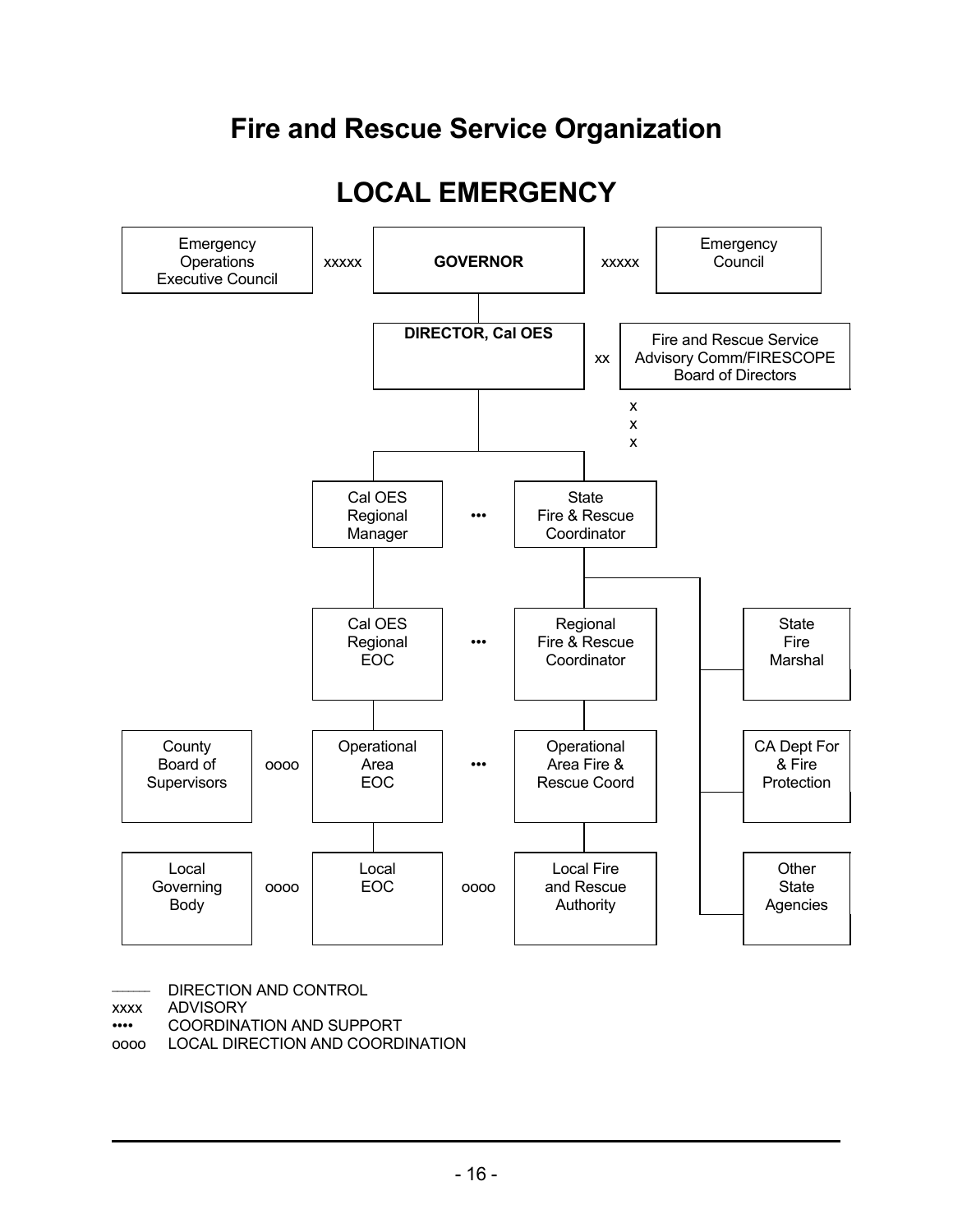### **IX. RESPONSIBILITIES**

### A. LOCAL:

The appropriate Fire and Rescue Administrator:

- 1. Directs all action toward stabilizing and mitigating the emergency, including controlling fires, saving lives, safeguarding property, and assisting other emergency services in restoring normal conditions.
- 2. Develops an effective emergency plan for use of the resources under its control and ensures that such a plan is integrated into the emergency plan of the operational area of which the fire and rescue administrator is a part. This plan should include provision for, but not be limited to, fire and rescue operations, earthquake, floods, civil disturbances, riots, bombings, industrial accidents, hazardous material incidents, mass casualty incidents, air and water pollution, etc.
- 3. Makes maximum use of existing facilities and services within each community prior to requesting assistance from neighboring jurisdictions.
- 4. Conducts mutual aid activities in accordance with established operational procedures.
- 5. During emergency operations, keeps the Operational Area Fire and Rescue Coordinator informed on all matters.
- 6. The agency receiving mutual aid is responsible for logistic support to all mutual aid personnel and equipment received.
- 7. Prepares personnel and equipment inventories and forwards copies to the Operational Area Fire and Rescue Coordinator annually.
- 8. Maintains an up-to-date schedule for alerting fire and rescue personnel in emergencies and a checklist of timely actions to be taken to put emergency operations plans into effect.
- 9. Establishes emergency communications capabilities with the Operational Area Fire and Rescue Coordinator.
- 10. Anticipates emergency needs for such items as emergency fire equipment, commonly used spare parts, and expendable supplies and accessories, and ensures functional availability of these in locations convenient for ready use.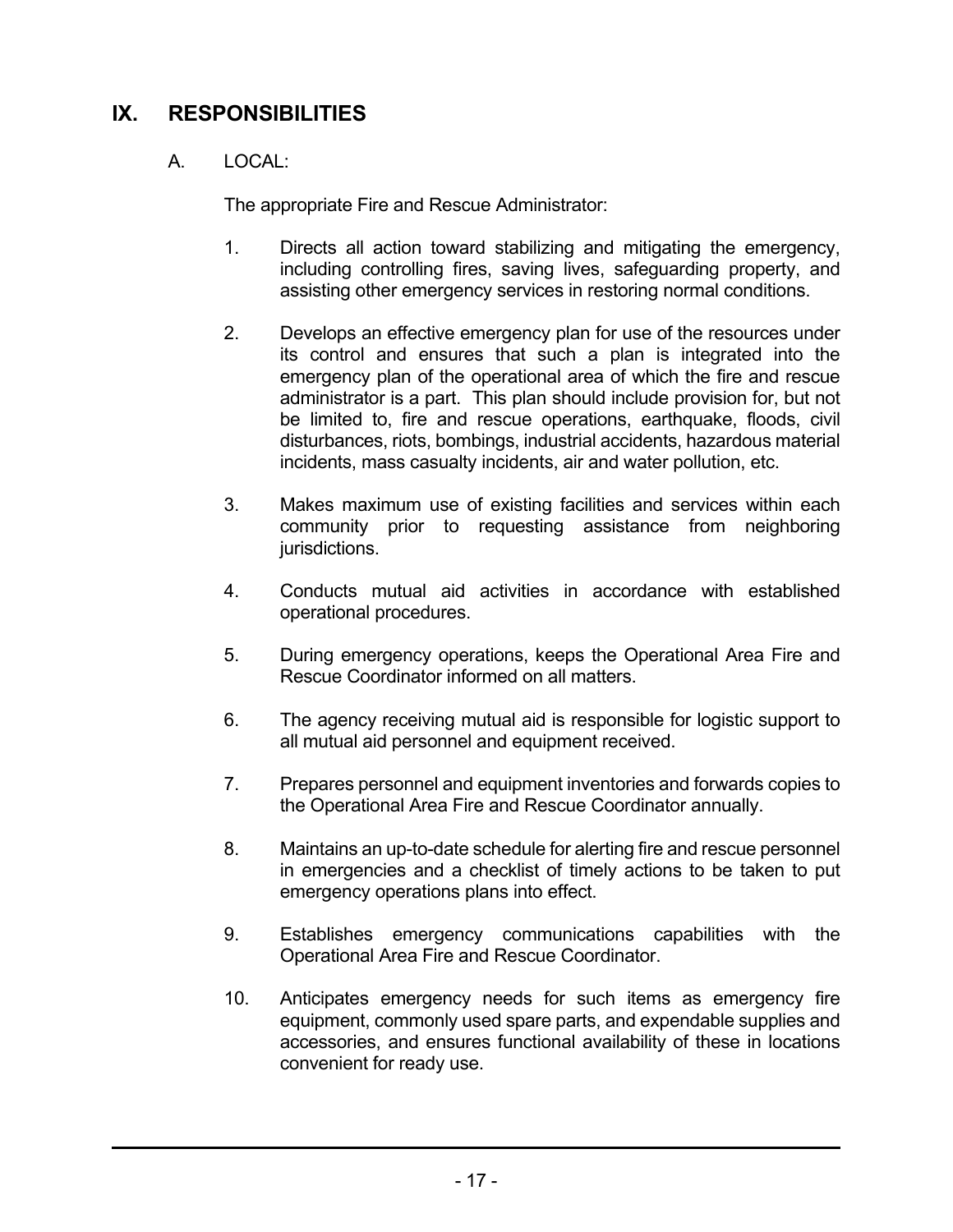- 11. Develops a radiological monitoring capability and comprehensive training program within the department.
- 12. When requesting aid, will be in charge of all staffing and apparatus received. Requests for mutual aid will be directed to the Operational Area Fire and Rescue Coordinator.
- 13. Provides mutual aid resources when requested by the Operational Area Fire and Rescue coordinator to the extent of their availability without unreasonably depleting their own resources.
- 14. Maintains appropriate records, data, and other pertinent information of mutual aid resources committed.
- 15. Provides approximate time commitment and justification of mutual aid needs in request for resources to the Operational Area Fire and Rescue Coordinator. Periodically evaluates the need of mutual aid committed and notifies the Area Coordinator.
- B. OPERATIONAL AREA:

The Operational Area Fire and Rescue Coordinator:

- 1. Organizes and acts as chairperson of an Operational Area Fire and Rescue Coordinating Committee composed of the Alternate Area Fire and Rescue Coordinators and/or fire chiefs within the operational area. The committee may include others as deemed necessary by the chairperson. This committee shall meet at least once each year and may hold additional meetings as deemed necessary by the chairperson.
- 2. In cooperation with its Operational Area Fire and Rescue Coordinating Committee, will:
	- a. Organize, staff, and equip area fire and rescue dispatch centers in accordance with the principles enumerated in the *California Fire Service and Rescue Emergency Mutual Aid Plan*.
	- b. Select and submit to the Regional Fire and Rescue Coordinator the names of individuals to serve as the alternates at Operational Area fire and rescue dispatch centers.
	- c. Aid and encourage the development of uniform fire and rescue operational plans within the Area.
	- d. Aid and encourage the development of countywide fire and rescue communication nets operating on the approved fire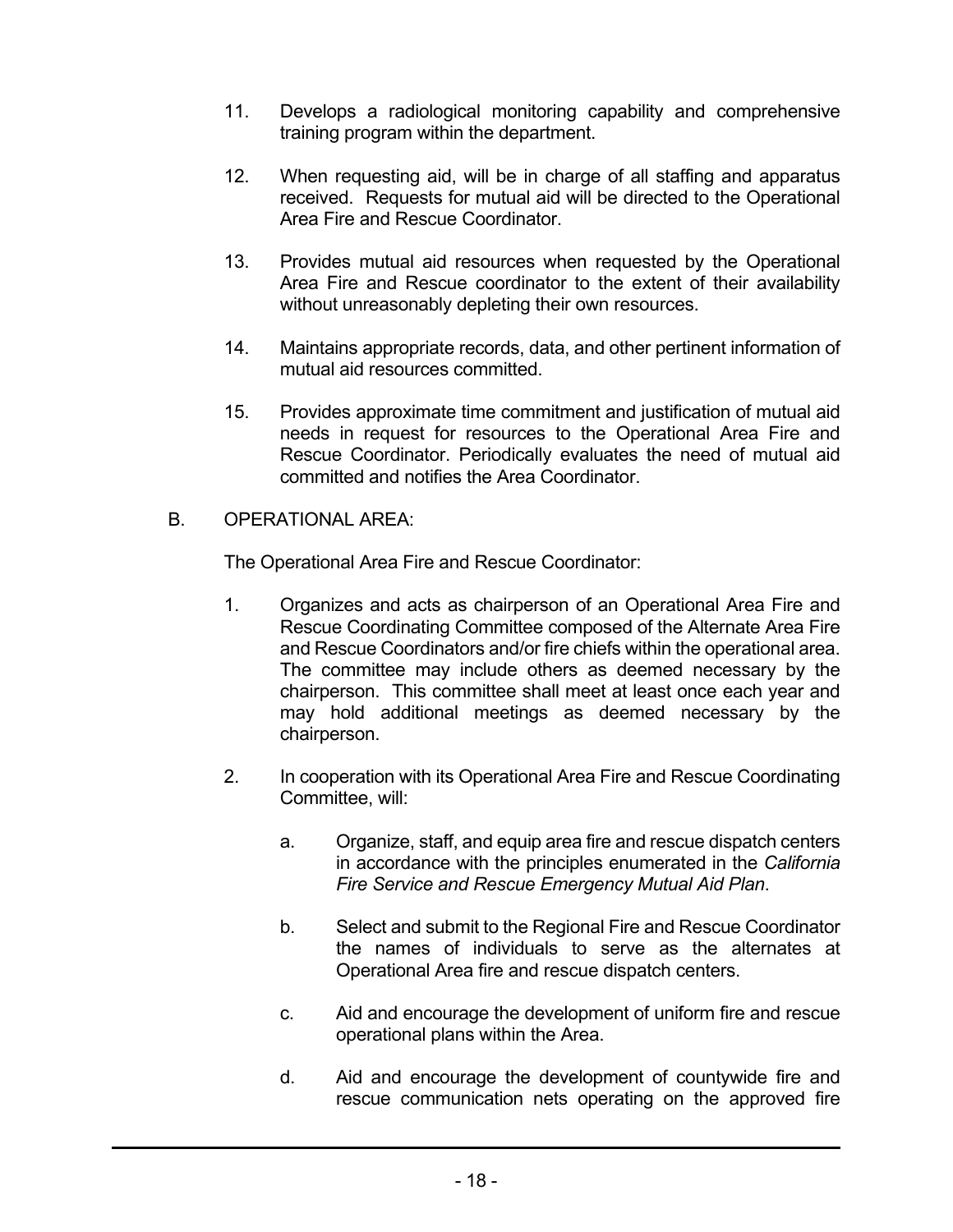frequency for the county. The communication net should tie the communications facilities of the county to the Operational Area Fire and Rescue Dispatch Center and alternate dispatch centers.

- e. Maintain an up-to-date inventory system on fire and rescue apparatus and personnel within the area for use in dispatching. Compile and forward this information to the respective Regional Fire and Rescue Coordinator annually.
- f. Develop a dispatching procedure for all state-owned Cal OES fire apparatus, rescue trucks, and communication vehicles assigned within the area.
- g. Provide fire and rescue coordination to the Cal OES operational area disaster preparedness official.
- h. Responsible to aid and assist local, region, and state officials in planning, requesting, and utilizing mobilization centers as needed for staging strike teams and personnel where appropriate.
- During a "State of War Emergency", shall report to the area Emergency Operations Center to serve on the staff of the Operational Area Disaster Preparedness Director. An authorized representative may serve on this staff in place of the Operational Area Fire and Rescue Coordinator, if necessary. 3.
- During a "State of Emergency" declared by the Governor, or as may be necessary, shall report to the area Emergency Operations Center or such other location as directed by the Regional Fire and Rescue Coordinator. If necessary, an authorized representative may assume this duty. 4.
- Will be responsible for dispatching all Cal OES and/or local fire and rescue resources within the operational area on major mutual aid operations. 5.
	- a. If the emergency is within the jurisdiction of the Operational Area Fire and Rescue Coordinator and overloads the communication facilities, it assigns dispatching of mutual aid equipment to an alternate fire and rescue dispatch center.
	- b. Shall keep the Regional Fire and Rescue Coordinator informed of all operations.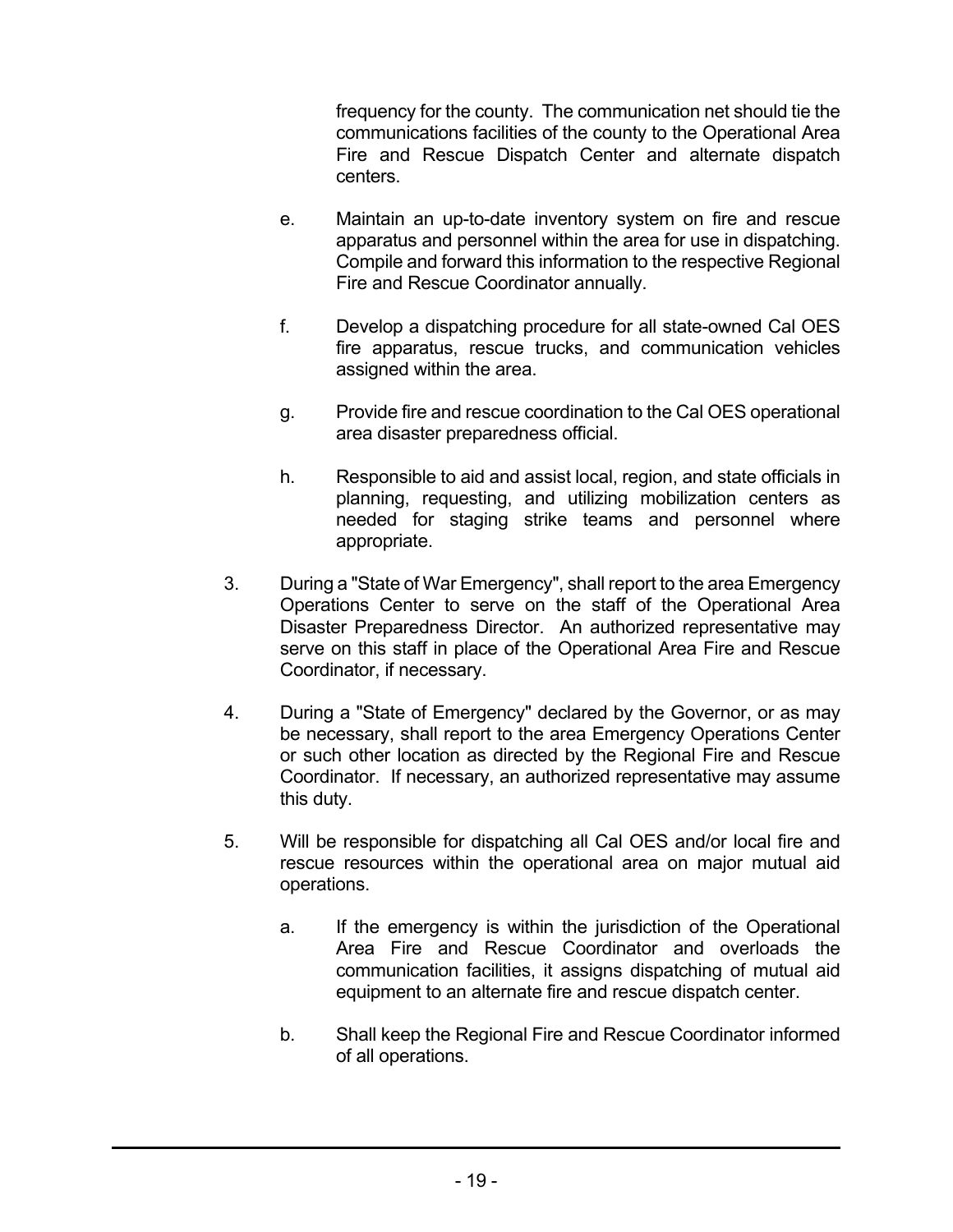- c. Evaluates requests for assistance from local agency; determines the resources from that operational area which can provide the timeliest assistance, and initiates appropriate response thereof. Determines if the timeliest assistance is from one adjacent operational area and if so, requests assistance from that Operational Area Fire and Rescue Coordinator not to exceed five engine companies or individual resources, and notifies the Regional Fire and Rescue Coordinator of this action. When resources are needed from more than one adjacent area, either for timely response or when the need is beyond operational area capability, the request must be made to region.
- d. Determines approximate time commitment and justification of resources issued to local agency, and the length of time it will utilize these resources. Periodically evaluate the justification and commitment to the local agency of these resources, and notify the region.
- e. The Operational Area Fire and Rescue Coordinator will advise the requesting jurisdiction of the origin of resources responding to the request for assistance.
- f. Shall notify and advise the Regional Fire and Rescue Coordinator, in a timely manner, of the need to establish mobilization centers and/or staging areas.
- 6. The Operational Area Fire and Rescue Coordinator is not responsible for any direct fire or other emergency operations except those which occur within the jurisdiction of its own department, agency, etc. The local official in whose jurisdiction the emergency exists shall remain in full charge of all fire and rescue resources, staffing, and equipment furnished for mutual aid operations.
- REGIONS: C.

The Regional Fire and Rescue Coordinator:

- 1. Organizes and acts as chairperson of a Regional Fire and Rescue Coordinating Committee, composed of Alternate Regional Fire and Rescue Coordinators and the Operational Area Fire and Rescue Coordinators within the region. This committee may include others as deemed necessary by the chairperson. This committee shall meet at least once each year and may hold additional meetings as deemed necessary by the chairperson.
- 2. On receipt of information of an emergency within the region which may require regional mutual aid, or upon request of the State Fire and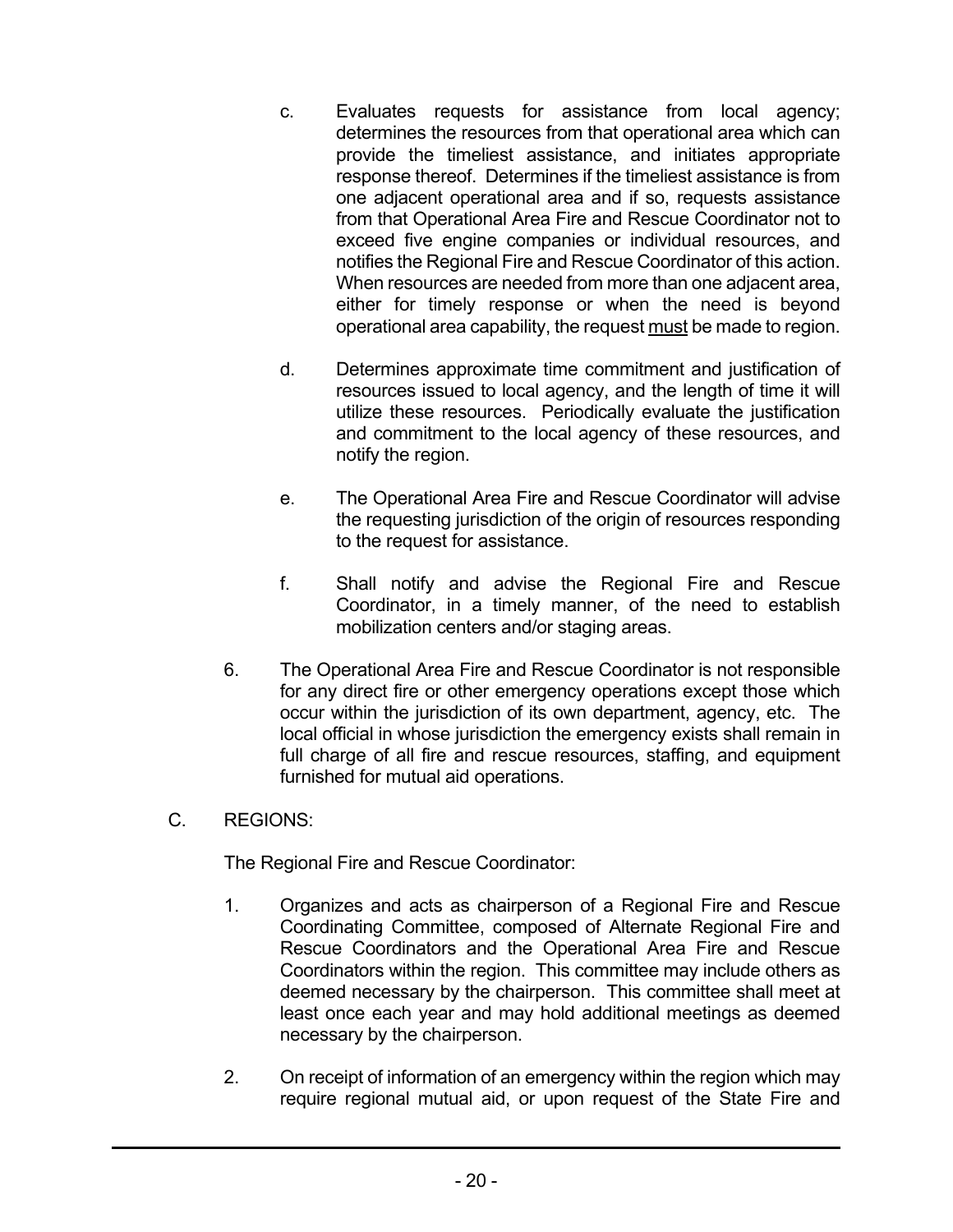Rescue Coordinator, assumes its responsibilities for coordination and dispatch of regional mutual aid resources.

- In cooperation with its Fire and Rescue Coordinating Committee, will: 3.
	- a. Organize, staff, and equip a Regional Fire and Rescue dispatch center in accordance with the principles enumerated in the *California Fire Service and Rescue Emergency Mutual Aid Plan*.
	- b. Select and submit to the State Fire and Rescue Coordinator, the names of individuals to serve as its alternates at the Regional Fire and Rescue dispatch centers.
	- c. Aid, encourage, and approve the development of uniform fire and rescue emergency plans within the region through the Operational Area Fire and Rescue Coordinators.
	- d. Aid and encourage the development of countywide fire and rescue communication nets, tying local fire departments to an Operational Area Fire and Rescue dispatch center.
	- e. Maintain an up-to-date inventory system of fire and rescue apparatus and personnel within the region for use in dispatching. Compile and forward this information to the State Fire and Rescue Coordinator annually.
- During a "State of War Emergency," the Regional Fire and Rescue Coordinator or the authorized representatives shall report to the Regional Emergency Control Center, acting as Fire and Rescue liaison to the Cal OES Regional Manager. 4.
- During a "State of Emergency" proclaimed by the Governor, or as may be necessary, the Regional Fire and Rescue Coordinator or the alternate will report to the Regional Emergency Control Center or other locations as directed by the State Fire and Rescue Coordinator. 5.
- Is responsible for dispatching all Cal OES and/or local fire and rescue resources within the region on major mutual aid operations. 6.
	- a. If the emergency exists within the jurisdiction of the Regional Fire and Rescue Coordinator and overloads the communication facilities, the Regional Fire and Rescue Coordinator assigns dispatching of mutual aid equipment to an Alternate Regional Fire and Rescue dispatch center.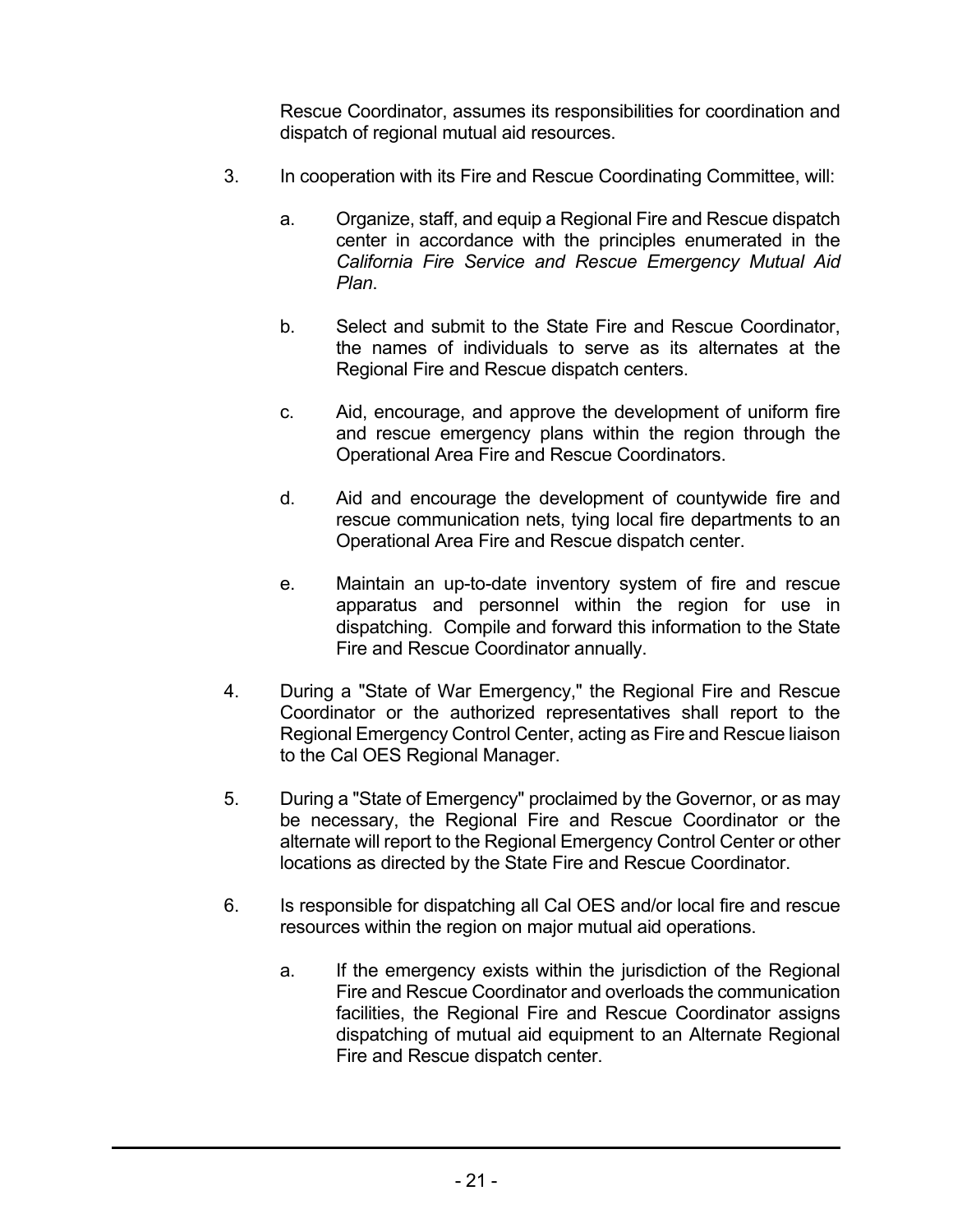- b. Keeps the State Fire and Rescue Coordinator informed of all operations within the region.
- c. Evaluates requests for assistance from Area; determines the region resources from that region which can provide the timeliest assistance, and initiates appropriate response thereof. Determines if the timeliest assistance is from an adjacent region and if so, requests assistance from that Region Fire and Rescue Coordinator (not to exceed five engine companies or individual resources), and must notify the State Fire and Rescue Coordinator of this action. When resources are needed from more than one adjacent region, either for timely response or when the need is beyond region capability, the request must be made to the State.
- d. Needs to request approximate time commitment and justification of resources issued to operational area, and length of time it will utilize these resources. Shall periodically evaluate the justification and commitment to the Operational Area of these resources, and notify the State.
- e. The Regional Fire and Rescue Coordinator will advise the requesting Area of the source of all assistance responding to the Area.
- f. Shall notify and advise the State Fire and Rescue Coordinator, in a timely manner, of the need to establish mobilization centers and/or staging areas.
- Regional Fire and Rescue Coordinator will monitor and coordinate backup coverage within an area or region when there is a shortage of resources. 7.
- Calls and conducts elections within the respective Operational Areas for Operational Area Fire and Rescue Coordinator. These elections will be held every three years and when a vacancy occurs, or at the request of the State Fire and Rescue Coordinator. Communications and dispatch requirements will be considered in electing coordinators. 8.
- The Regional Fire and Rescue Coordinator is not responsible for any direct fire or other emergency operations except those which occur within the jurisdiction of its own department, agency, etc. The local official in whose jurisdiction the emergency exists shall remain in full charge of all fire and rescue resources furnished for mutual aid operations. 9.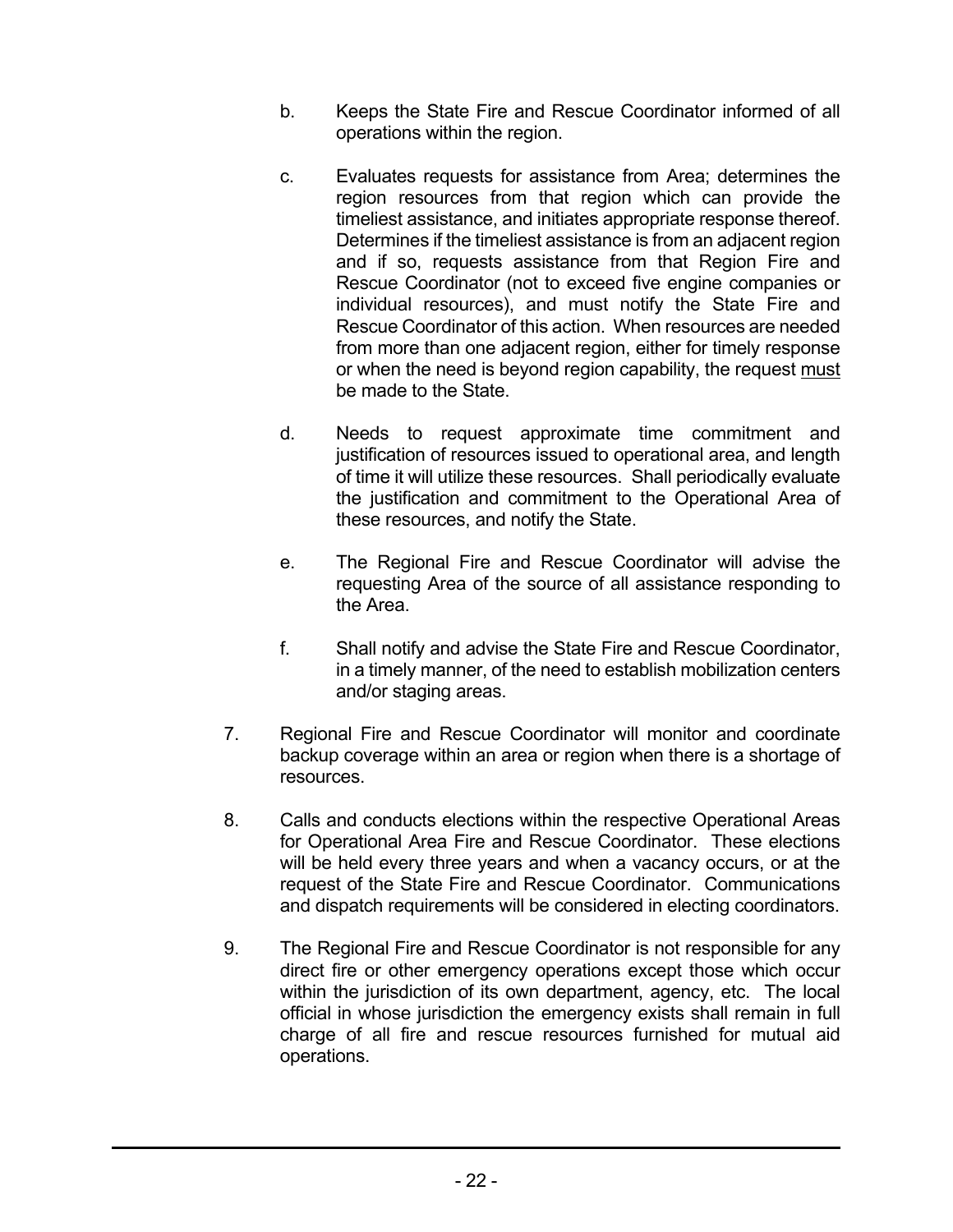- 10. Responsible to aid and assist in planning, utilizing, and requesting mobilization centers as needed for staging strike teams during mutual aid operations.
- D. STATE:

The Chief, Fire and Rescue Division, California Governor's Office of Emergency Services, is the State Fire and Rescue Coordinator.

- 1. California Governor's Office of Emergency Services, Fire and Rescue Division:
	- a. Prepares, maintains, and distributes the basic *California Fire Service and Rescue Emergency Mutual Aid Plan* for coordinating statewide emergency fire and rescue resources which include, but are not limited to, all regularly established fire and rescue services within the state.
	- b. Develops and maintains a "Fire and Rescue Emergency Operations Plan" and "Standard Operating Procedure" for the use and dispatch of Cal OES Fire and Rescue personnel, apparatus, and other fire and rescue resources as necessary. Such plans shall be made available to appropriate levels of command; e.g., Operational Area and Region Fire and Rescue Coordinators, dispatch centers, and local fire and rescue officials.
	- c. Organizes, staffs, and equips the State Fire and Rescue dispatch center and alternate facilities necessary to ensure effective statewide coordination and control of mutual aid fire and rescue operations.
	- d. Monitors ongoing emergency situations, anticipates needs, and prepares for use of inter-regional fire and rescue mutual aid resources, establishing priorities and authorizing dispatch.
	- e. The State Fire and Rescue Coordinator will monitor and coordinate backup coverage between regions when there is a shortage of resources.
	- f. Consults with and keeps the Director of the California Governor's Office of Emergency Services informed on all matters pertaining to the fire and rescue services, and through the State Fire and Rescue Coordinator, keeps the California Emergency Council informed of current policy matters and proposed revisions in the *California Fire Service and Rescue Emergency Mutual Aid Plan*.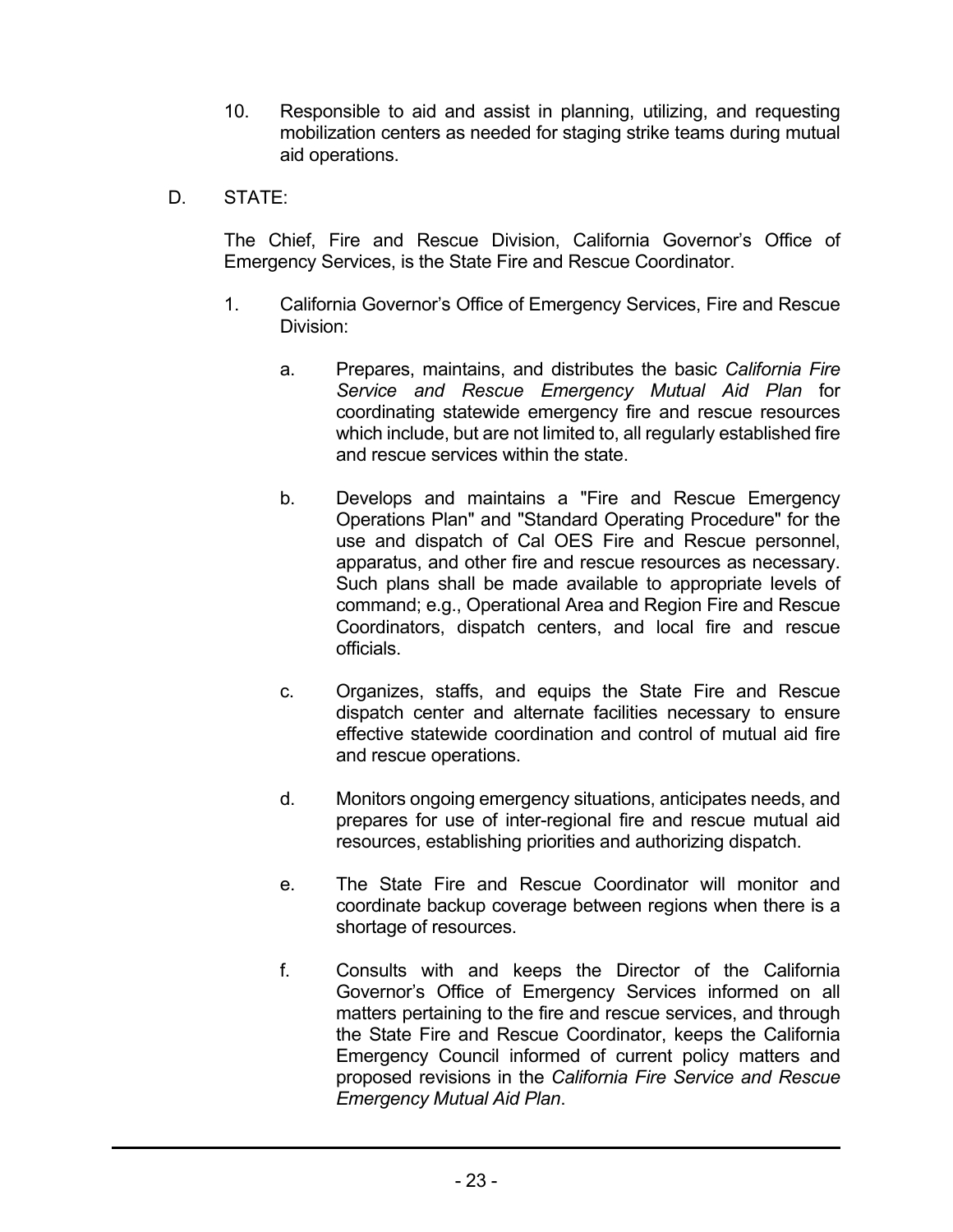- g. Consults with and assists federal and other state agency representatives on all matters of mutual interest to the fire and rescue service.
- h. Coordinates fire and rescue emergency mutual aid operations throughout the state, both on and off scene.
- i. Assists state and local fire and rescue agencies in utilizing federal assistance programs available to them and keeps them informed of new legislation affecting these programs.
- j. Assists in the coordination of the application and use of other state agency resources during a "State of Emergency" or "State of War Emergency."
- k. Develops and provides training programs and materials for effective application and utilization of the *California Fire Service and Rescue Emergency Mutual Aid Plan*.
- l. Encourages the development of training programs for specialized emergencies involving fire and rescue services; e.g., radiological monitoring, civil disturbances, staff and command training, etc.
- m. Calls for and conducts elections for Regional Fire and Rescue Coordinators. These elections will be held every three years or any time a vacancy occurs.
- n. Develops procedures for reimbursement of state and local agency expenses associated with assistance rendered during a major incident.
- o. Standardizes forms and procedures for the records required for response of Cal OES and/or local fire and rescue resources responding to incidents or operational area coverage which qualify for reimbursement.
- California Department of Forestry and Fire Protection: 2.
	- a. Provides fire protection services and when available, rescue, first aid, and other emergency services to those forest and other wildland areas for which the state is responsible either directly or through contractual agreements, and to those areas and/or communities for which the Department of Forestry and Fire Protection is responsible by local government fire protection contracts.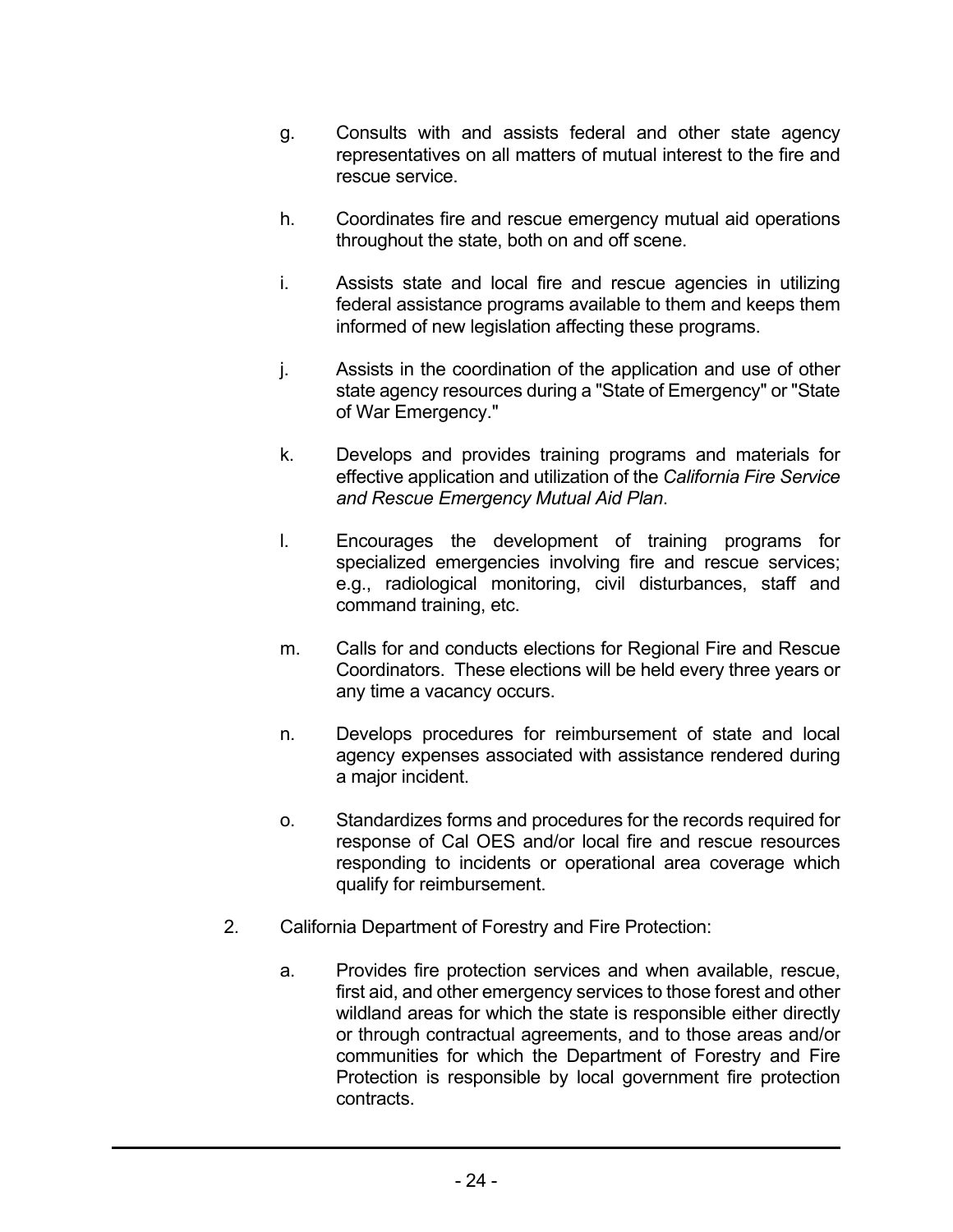- b. Provides supervision for adult conservation camp inmates, Youth Authority wards, and Conservation Center Corps members in fire defense improvement work, fire fighting, and other emergency activities.
- c. Maintains a statewide radio and microwave communications system extended throughout administrative districts and all counties in which the Department of Forestry and Fire Protection has a fire protection responsibility.
- d. Has numerous agreements with federal, state, and local jurisdictions providing for contract fire protection, assistance by hire, and/or mutual aid.
- e. The Department of Forestry and Fire Protection assists by:
	- (1) Maintaining and making available to the State Fire and Rescue Coordinator and Regional and Operational Area Fire and Rescue Coordinators, emergency operations plans and resource inventories of the Department's firefighting equipment and personnel.
	- (2) Working cooperatively with State, Regional, and Operational Area Fire and Rescue Coordinators to integrate the Department's fire fighting resources into the state, regional, and local fire and rescue emergency mutual aid plan. (Any dispatch of CAL FIRE resources will be through CAL FIRE dispatch channels.)
	- (3) Providing personnel and equipment to the Cal OES Fire and Rescue Division for rescue operations, including inmates, wards, and conservation corps members under its jurisdiction. (Any dispatch of these crews under CAL FIRE jurisdiction will be through CAL FIRE dispatch channels.)
	- (4) Initiating requests to Cal OES for federal fire suppression assistance under Section 417, Public Law 95-288, Disaster Relief Act of 1976, as the needs may arise because of wildland fires on state responsibility lands. Upon FDA approval, CAL FIRE will be responsible for working directly with the appropriate federal agency (US Forest Service) to secure assistance, keeping Cal OES advised of this action and providing whatever information is required for justification and utilization of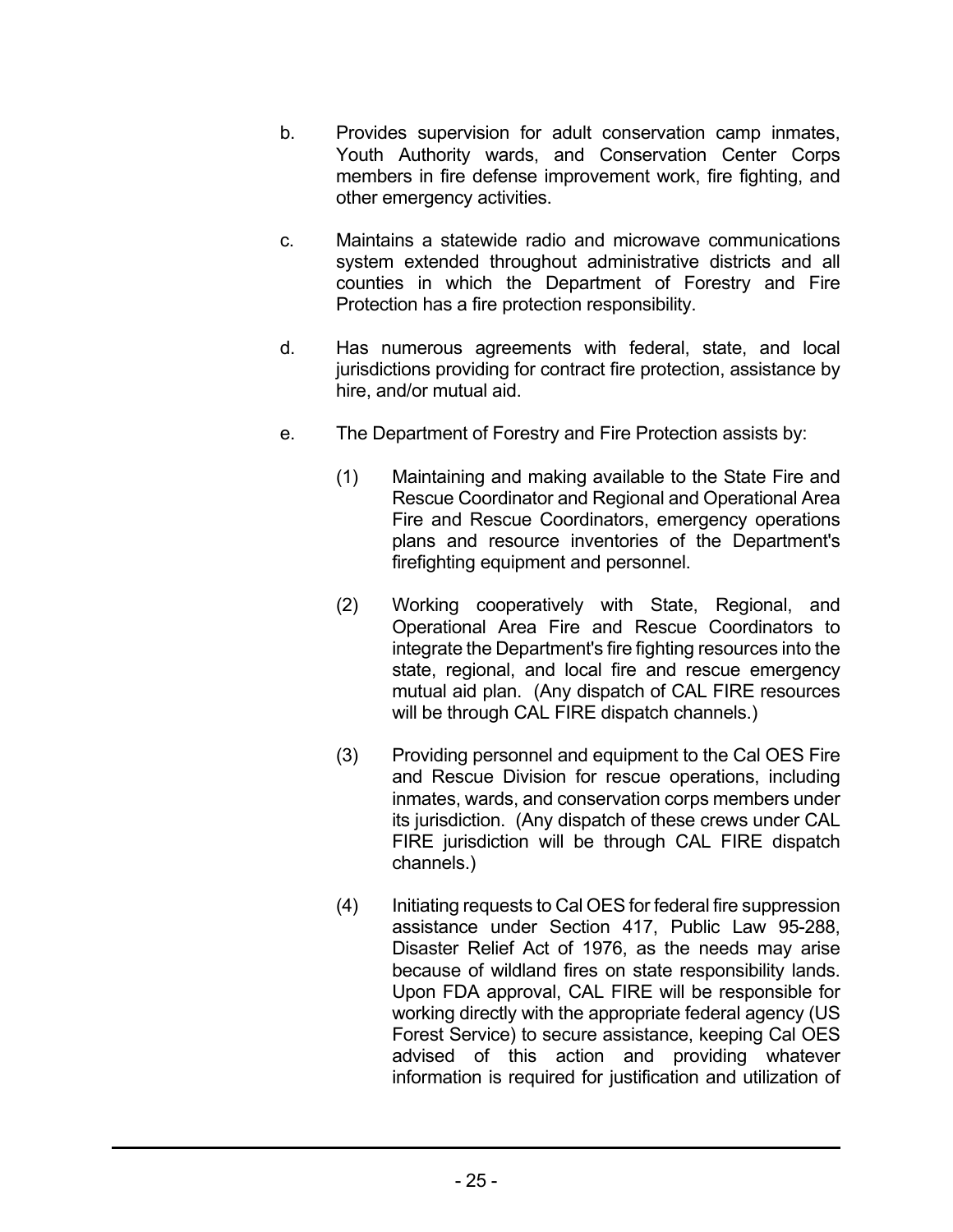such assistance. (Pursuant to Governor's Administrative Order No. 75-20.)

- The State Fire Marshal: 3.
	- a. Assists Cal OES Fire and Rescue Division by providing personnel to facilitate coordination of mutual aid fire and rescue operations, code enforcement, arson and explosion investigation, and flammable liquid pipeline emergencies.
	- b. Cooperates with Cal OES Fire and Rescue Division in training Fire Marshal personnel for emergency operations.
	- c. Assists Cal OES and local jurisdictions in post-emergency damage surveys and building inspections, advising them on use and/or hazards of damaged facilities, including hazardous liquid pipelines and state-owned or occupied buildings. (Pursuant to Administrative Order No. 75-15.)
- California Conservation Corps (75-5): 4.

Provides personnel and/or equipment to assist in:

- a. The prevention and suppression of fire.
- b. Rescue of lost or injured persons.
- c. Support of other emergency operations.
- California Highway Patrol (75-6): 5.

Provides assistance in:

- a. Emergency highway traffic regulations and control.
- b. Evacuation of residents/inhabitants.
- c. Scene manager for highway hazardous materials incidents. (V.C. 2454.)
- Department of Corrections (75-10): 6.
	- a. Supplies inmate personnel to support emergency operations.
	- b. Provides congregate care for displaced persons at departmental facilities.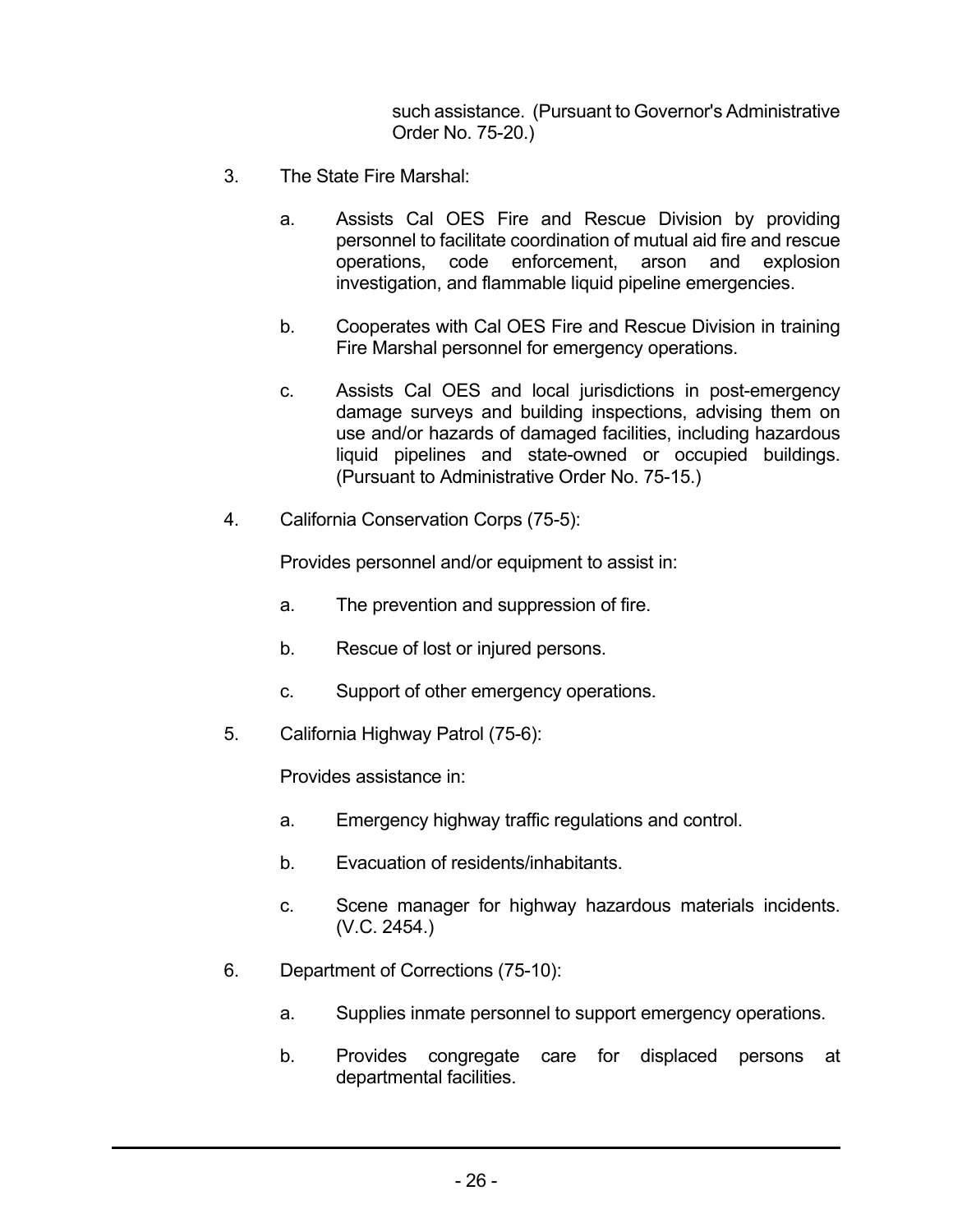- c. Prepare food for consumption in the disaster area.
- d. Furnish emergency medical treatment to disaster victims.
- 7. Military Department (75-26):

The Military Department may be activated by the Governor to provide any of the following support services:

- a. Air and surface transportation of authorized personnel, equipment, and supplies.
- b. Provision of interim voice, telegraph and teletype communications.
- c. Surface and aerial reconnaissance and photography.
- d. Mass feeding.
- e. Medical treatment and evacuation.
- f. Clearance of debris and rubble.
- g. Explosive ordinance disposal.
- h. Search and rescue.
- i. Emergency housing.
- j. Maintaining law and order.

The Military Department may respond directly to requests from the Department of Forestry and Fire Protection to aid in suppressing forest fires.

- 8. Department of Youth Authority (75-40):
	- a. Ward camp crews assist in emergency operations.
	- b. Provides congregate care for displaced persons at department facilities.
	- c. Prepares food for consumption in the disaster area.
	- d. Provides emergency medical treatment.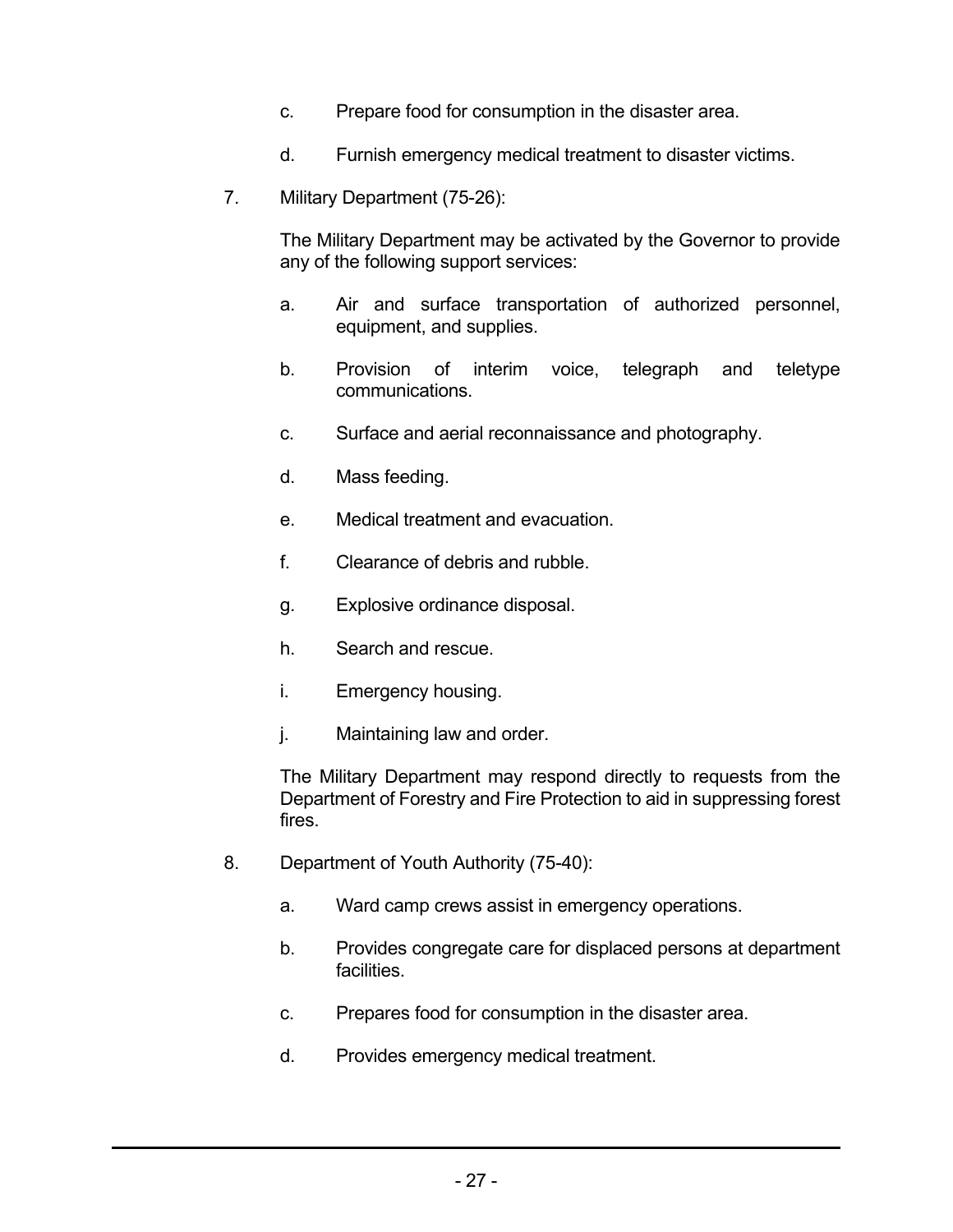### **X. PROCEDURES - MUTUAL AID**

Fire and rescue mutual aid rendered pursuant to California's Master Mutual Aid Agreement, is based upon an incremental and progressive system of mobilization. Mobilization plans have been based upon the concept of providing a local fire and rescue authority sufficient resources without extraordinary depletion of fire and rescue defenses outside the area of disaster. Under normal conditions, fire and rescue mutual aid plans are activated in ascending order; i.e., local, county, region, inter-region. Circumstances may exist that make mobilization of significant fire and rescue forces from within the area or region of disaster impractical and imprudent. Inter-regional mutual aid is, therefore, not contingent upon mobilization of uncommitted resources within the region of disaster.

### A. LOCAL FIRE AND RESCUE RESOURCES:

Local fire and rescue resources include resources available through automatic and/or day-to-day mutual aid agreements with neighboring jurisdictions. Local mobilization plans are activated by requests to participating agencies and must provide for notification of the

Operational Area (county) Fire and Rescue Coordinator upon activation. The Operational Area Fire and Rescue Coordinator must know of those resources committed under local plans when determining resource availability for subsequent response.

### B. OPERATIONAL AREA FIRE AND RESCUE RESOURCES:

Operational Area Fire and Rescue resources are those which are made available to a participating agency through the approved and adopted Operational Area (county) Fire and Rescue Emergency Mutual Aid Plan. Mobilization of Operational Area resources is activated by the Operational Area Fire and Rescue Coordinator, or his representative, in response to a request for assistance from an authorized fire and rescue official of the participating agency in need. The Operational Area Fire and Rescue Coordinator must notify the Regional Fire and Rescue Coordinator of area resources committed.

### C. REGIONAL FIRE AND RESCUE RESOURCES:

Regional fire and rescue resources include all resources available to a participating agency through the approved and adopted Regional Fire and Rescue Emergency Mutual Aid Plan. Operational Area (county) plans are significant elements of regional plans.

Mobilization of regional fire and rescue resources is activated by the Regional Fire and Rescue Coordinator in response to a request for assistance from an Operational Area Fire and Rescue Coordinator. Regional Fire and Rescue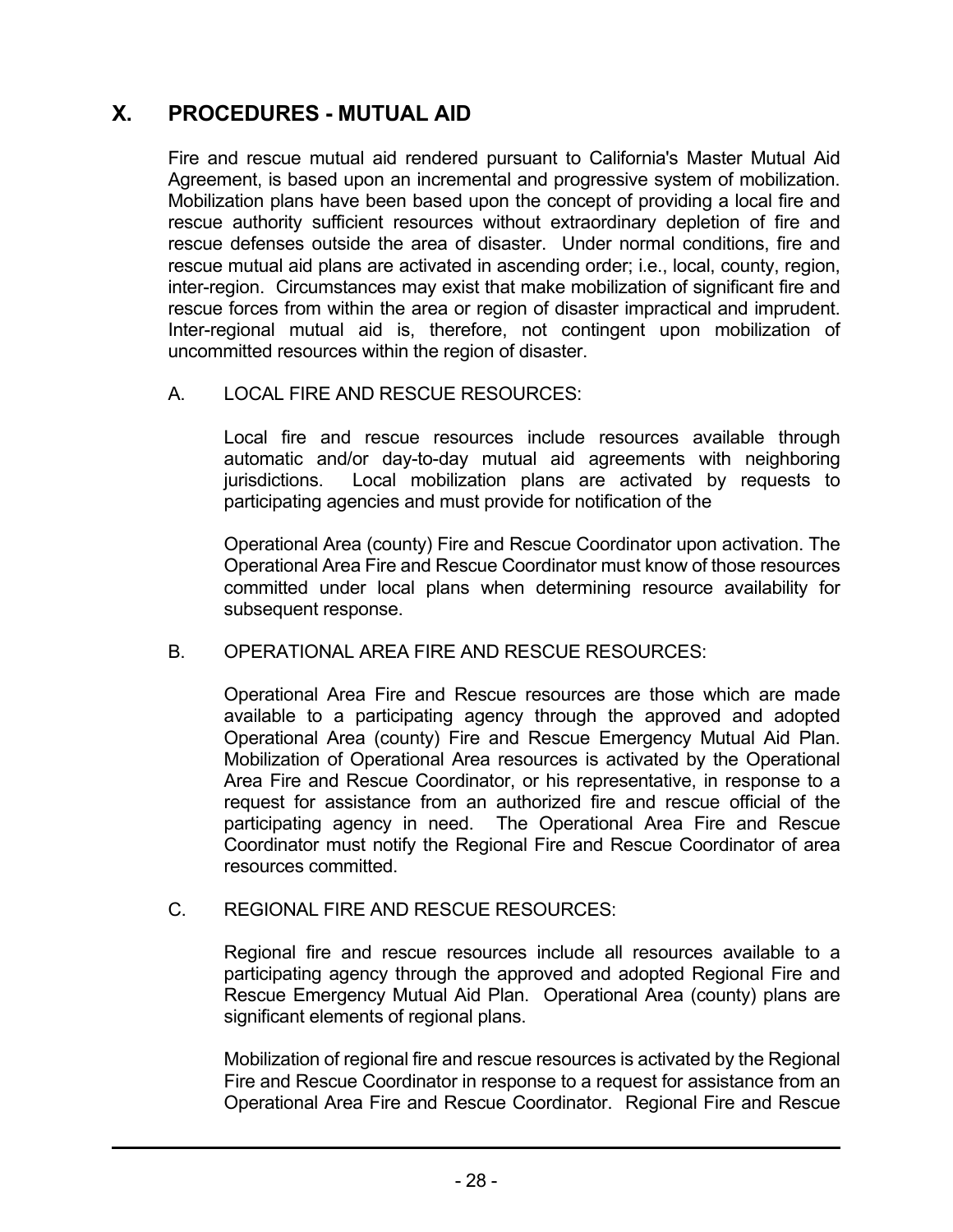Coordinators must notify the Chief, Cal OES Fire and Rescue Division, of resources committed.

#### D. INTER-REGIONAL FIRE AND RESCUE RESOURCES

Inter-regional fire and rescue mutual aid is mobilized through the Cal OES Fire and Rescue Coordinator in the afflicted mutual aid region. Selection of region(s) from which resources are to be drawn is made in consideration of the imminence of threat to life and property and conditions existing in the various regions. Fire and rescue forces will be mobilized in the strike team mode for inter-regional fire and rescue mutual aid response. Strike teams will normally consist of five engines and a qualified strike team leader unless unusual circumstances prevent assemblage in these numbers. (Each Cal OES engine will be staffed by three [3] or more trained fire fighters.) Regional Fire and Rescue Coordinators must be notified of any strike team with less than five engines. This information must be relayed to the requesting agency. Strike teams of resources other than fire engines are identified within state ICS plans. Regional Fire and Rescue Coordinators requesting aid must specify the number, kind, and type of strike teams and support resources desired. Utilization of Multi-Agency Coordination System resource ordering form (MACS Form 420) is required; procedures for use to be developed by Cal OES.

Insofar as is practicable, a Cal OES Assistant State Fire and Rescue Coordinator will be dispatched when five or more Cal OES fire engines are activated. A Cal OES fire equipment mechanic will be dispatched to fire emergencies in which Cal OES fire equipment is involved when, in the opinion of the assigned Cal OES Assistant State Fire and Rescue Coordinator, such response is needed.

Cal OES fire and rescue resources may be included in local, area, and regional fire and rescue mutual aid plans when such resources are assigned within the boundaries covered by the plan.

E. DISPATCH CENTER:

> Fire and rescue dispatch centers must be carefully selected and adequately equipped for emergency operations. They should be located in a facility which conducts 24-hour-per-day operations. They must be equipped with facilities which permit direct communications with all fire and rescue agencies within their area of operation. They must be staffed with competent personnel and equipped with such maps, charts, records, and operational data necessary to perform emergency operations on a 24-hour-per-day, full-time basis, etc. Alternate fire and rescue dispatch centers should have the same capability as primary centers, thus ensuring continued operations in the event of failure of the primary centers.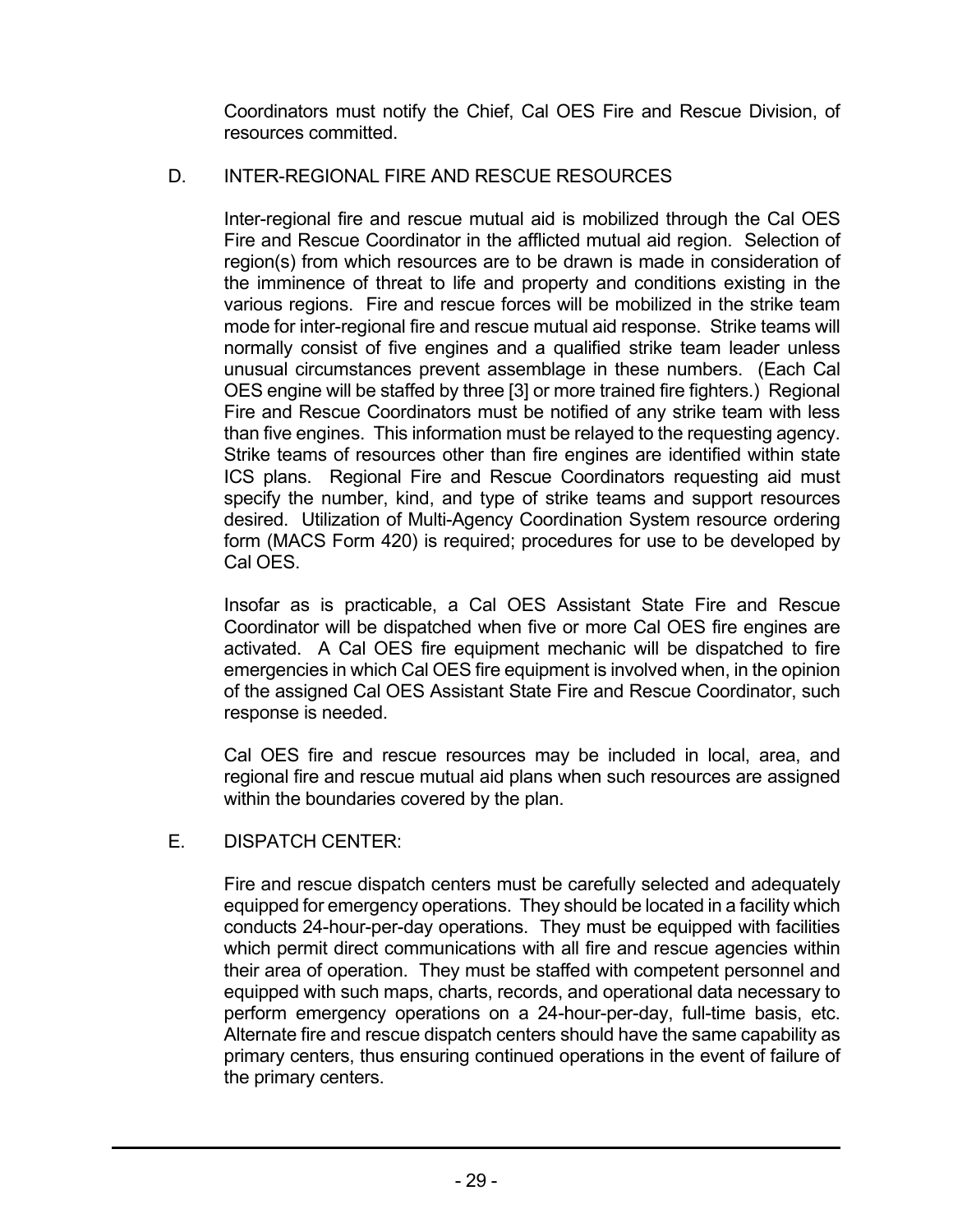#### F. TRAINING:

- 1. *The training of regular emergency personnel in specialized skills and techniques is essential if each level of the fire and rescue service is to successfully discharge assigned emergency responsibilities to handle all-risk emergencies.* Fire and rescue officials should identify key personnel with emergency assignments and ensure the adequacy of their training.
- 2. The State of California Fire and Rescue Service has adopted the Incident Command System and Interagency Incident Management System. All agencies should maintain familiarity with these systems.

#### G. PLANNING:

A well-developed decision-making process can compliment all phases of mutual aid utilization. Failure to plan ensures failure. Effective emergency action is dependent upon comprehensive planning. All mutual aid planning must consider the logistical and financial obligations incurred in either providing or receiving mutual aid assistance; e.g., fuel, feeding, and overtime for personnel. Emergency situations evolve through a series of stages: Planning, Preparedness, and Response and Recovery.

1. Preparedness

While this phase does not apply to all emergencies, involved jurisdictions, when possible, will put pre-emergency plans into operation. Such plans include alerting key personnel, ensuring readiness of essential resources, and preparing to move resources to the threatened area when required. If a request for mutual aid resources is anticipated, the next higher level of jurisdiction must be advised, including all available information relative to the expected threat, its location, imminence, potential severity, and other associated problems.

### 2. Response

The nature of emergency operations is dependent upon the characteristics and requirements of the situation. This phase may require the use of local, operational area, regional, and state resources. The magnitude and severity of fire and rescue service emergencies may develop rapidly and without warning. Equally rapid pre-planned response on the part of the fire and rescue service is required. The situation may develop requiring federal assistance under provisions of a Presidential Disaster Declaration, thereby involving the Federal Emergency Management Agency (FEMA).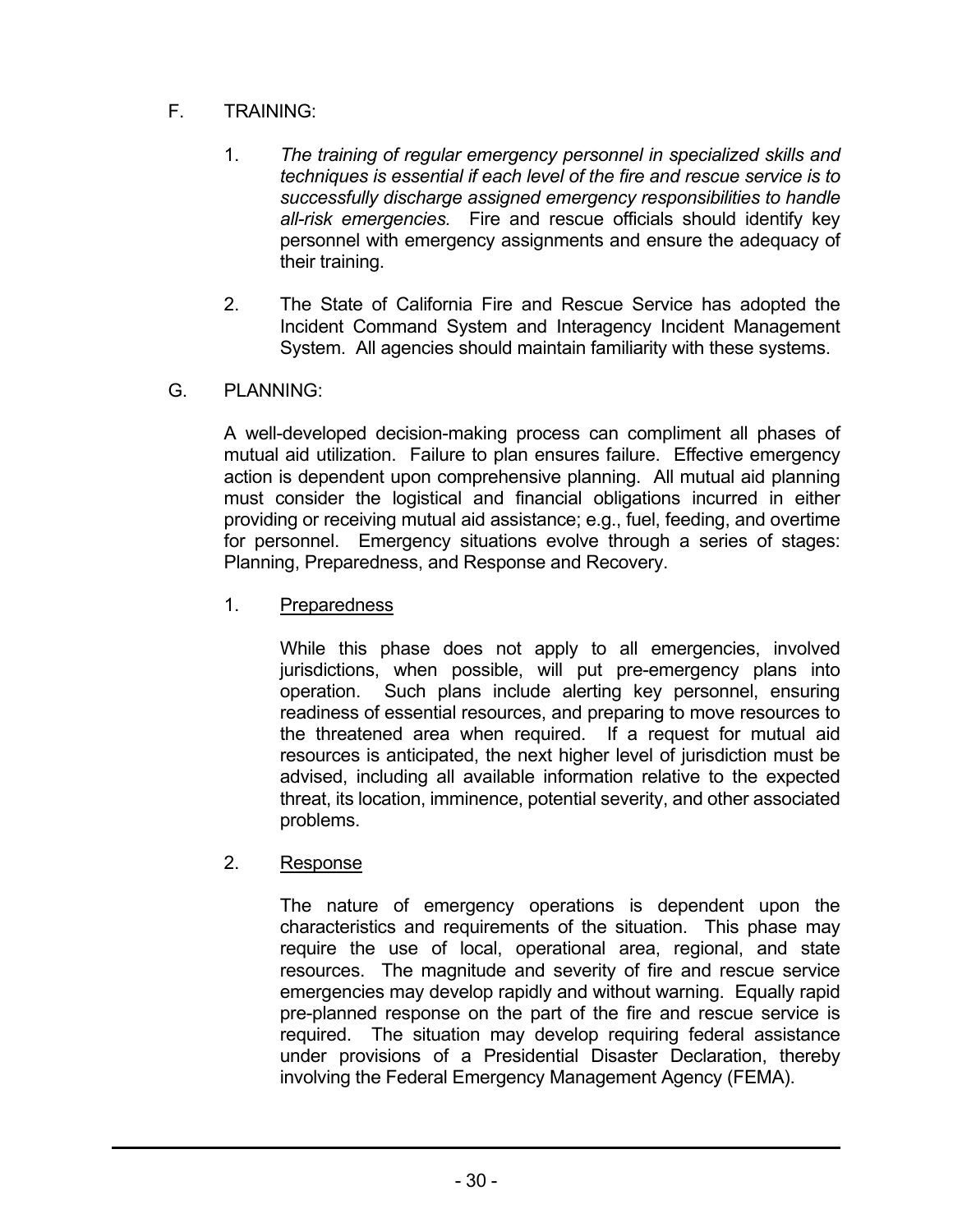### 3. Recovery

Planning for this phase should include reestablishment of essential public services, public safety inspections, and restoration of public facilities.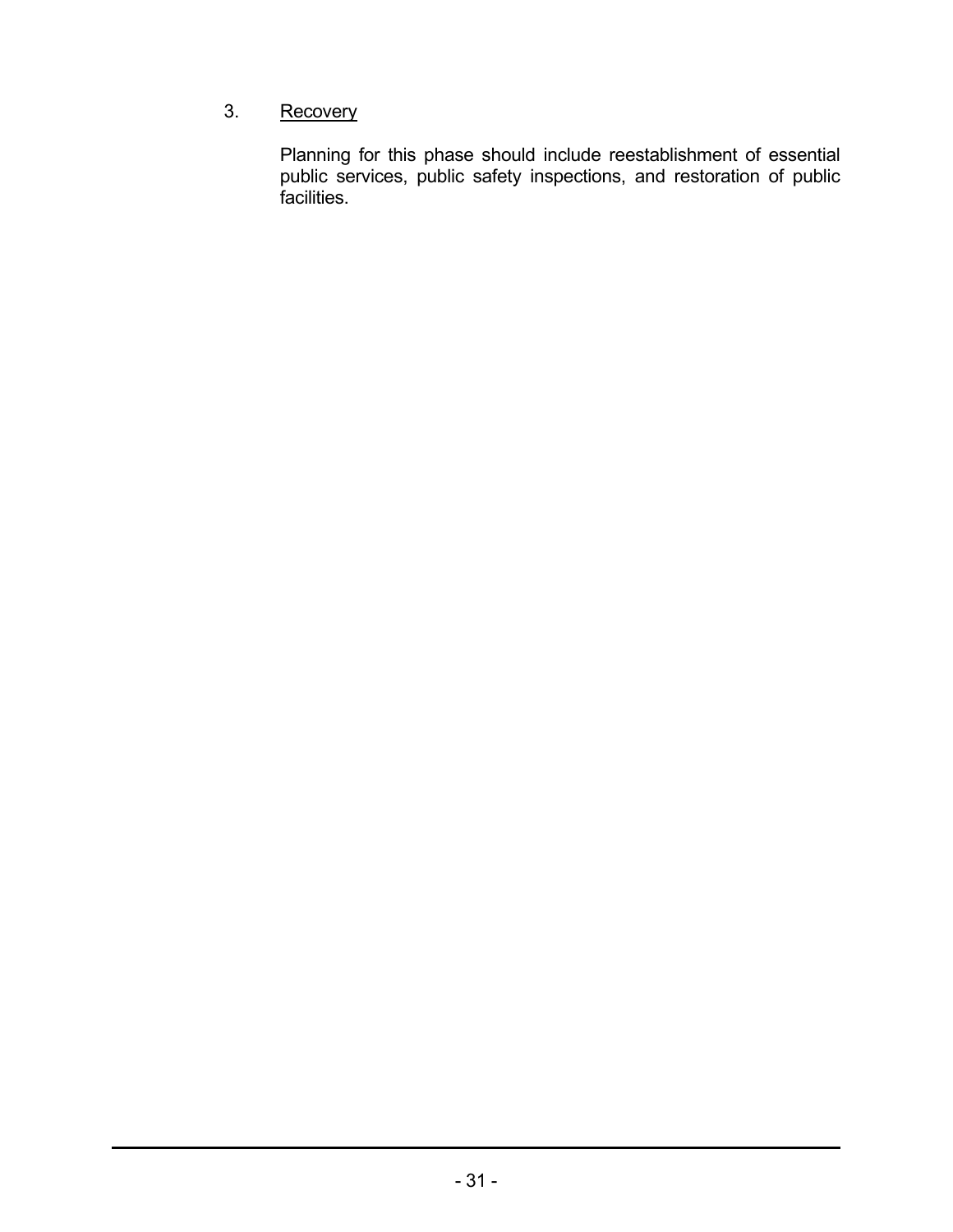### **CHANNELS FOR REQUESTING FIRE AND RESCUE MUTUAL AID RESOURCES**

### **DETERMINE NEEDS** |

LOCAL FIRE CHIEF

Activates Local Fire and Rescue Mutual Aid Plan

### **EVALUATE AREA SITUATION AND RESOURCES** |

OPERATIONAL AREA FIRE AND RESCUE COORDINATOR

> Activates Area Fire and Rescue Mutual Aid Plan

### **EVALUATE REGION SITUATION AND RESOURCES**



**EVALUATE STATEWIDE SITUATION AND AVAILABLE RESOURCES** |

CHIEF, STATE FIRE AND RESCUE COORDINATOR

> Coordinates Inter-Regional Fire and Rescue Resources Mobilization

**\*Area Borderline Emergencies (See Part IX, Responsibilities, Section B., Operational Area, 5.c., page 17)**

**\*\*Region Borderline Emergencies See Part IX, Responsibilities, Section C., Regions, 6.c., page 19)**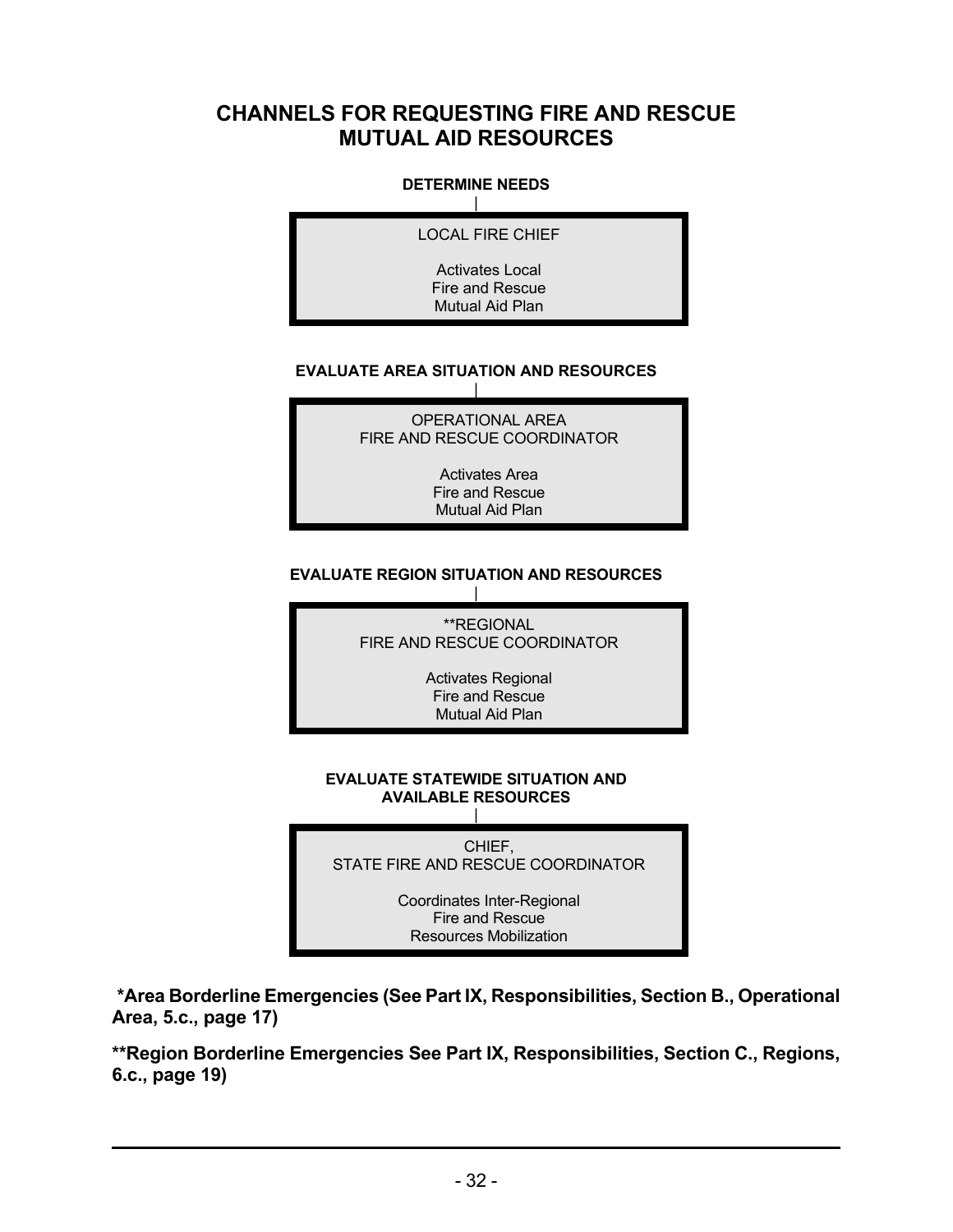### **EXECUTIVE ORDER D-25-83**

**FXECUTIVE DEPARTMENT** STATE OF CALIFORNIA



### **EXECUTIVE ORDER D-25-83**

WHEREAS, it is the responsibility of the State of California to maintain a high degree of preparedness in the event of an earthquake, flood, fire, riot, epidemic, attack by a foreign power and other emergencies;

NOW, THEREFORE, I, GEORGE DEUKMEJIAN, Governor of the State of California, by virtue of the powers and authority vested in me by the Constitution and statutes of the State of California and in accordance with the provisions of Sections 3567 and 8595 of the<br>of California and in accordance with the provisions of Sections 3567 and 8595 of the<br>Government Code, do hereby rescind Executive Order N erder to become effective immediately:

- The Director, Office of Emergency Services, who is also the State Director of 1. Emergency Planning and the State Director of Civil Defense, is responsible for preparation of the State of California Emergency Plan and the submission thereof, through the California Emergency Council, to me for approval;
- The Director, Office of Emergency Services, shall coordinate the activities of all  $2.$ state agencies relating to preparation and implementation of the California<br>Emergency Plan; and each state agency and officer shall cooperate with the Director and render all possible assistance during response and recovery phase of proclaimed emergencies;
- The head of each department, bureau, board, commission and independent institu- $3<sub>x</sub>$ tion of state government, hereinafter referred to as an agency, is responsible for the emergency planning and preparedness of his or her agency;
- Specific assignment of emergency functions to a given agency will be made in an<br>Administrative Order by the Director, Office of Emergency Services, following  $\Delta$ . consultation with the respective agency head;
- Draft copies of agency emergency plans and procedures designed to carry out<br>emergency assignments shall be submitted to the Director. Office of Emergency<br>emergency assignments degraded as a publication:  $5.$ Services, for review and approval prior to publication;
- Each agency shall prepare for and respond to emergency situations by ensuring: 6.
	- Protection of its personnel, equipment, supplies, facilities, and vital public  $a<sub>z</sub>$ records against the destructive forces of nature or man;
	- The use of minimum resources required for continuation of normal services Ъ. and redirection of all other resources to accomplish objectives in accordance with the California Emergency Plan;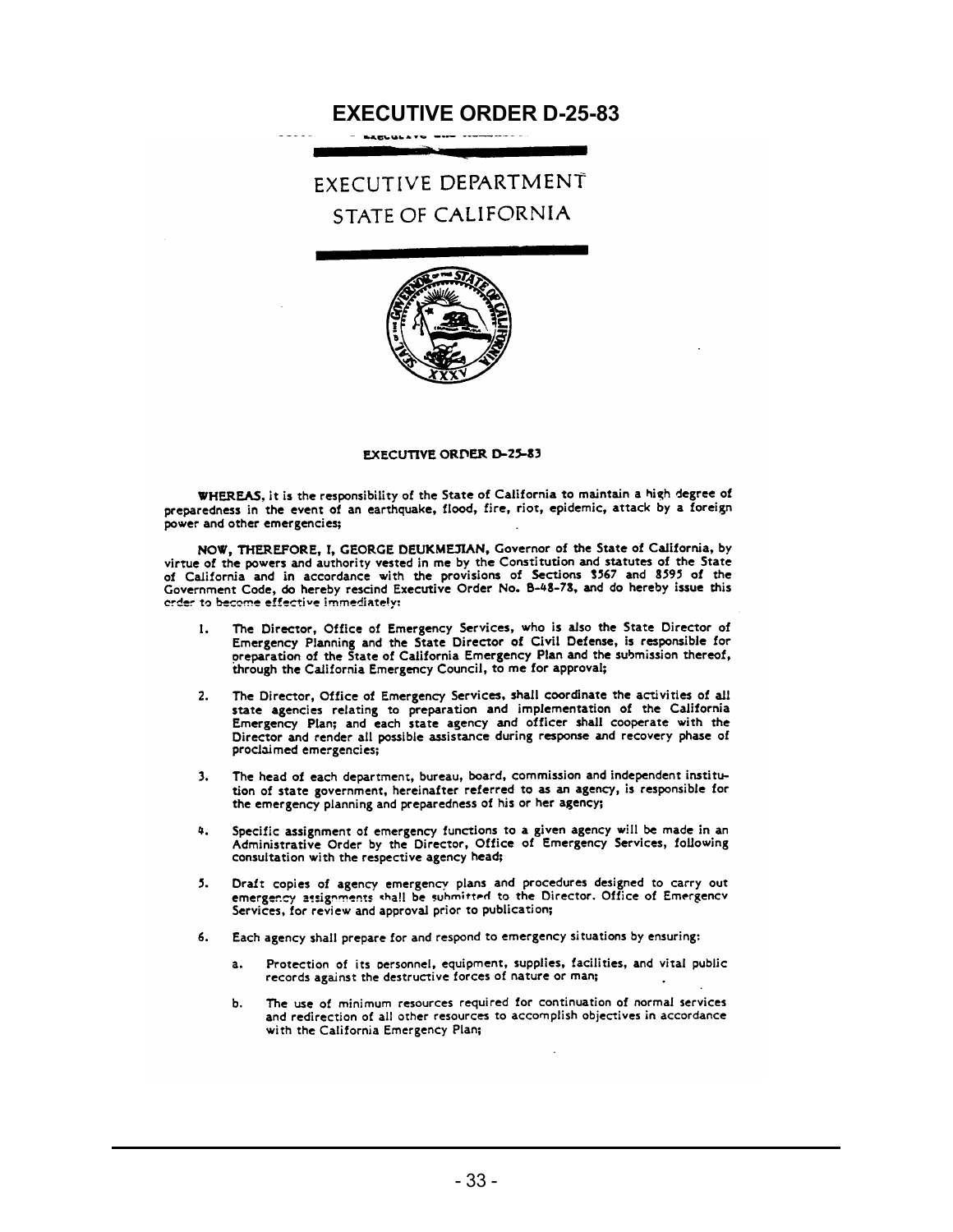### **Executive Order D-25-83 (Cont'd)**

Page Two

- c. Designation of facilities for emergency use;
- Authority is hereby granted each state agency to properly train employees for<br>emergency assignments in test exercises conducted by the agency or the Office of<br>Emergency Services. Agency directors may allow compensation or 7.

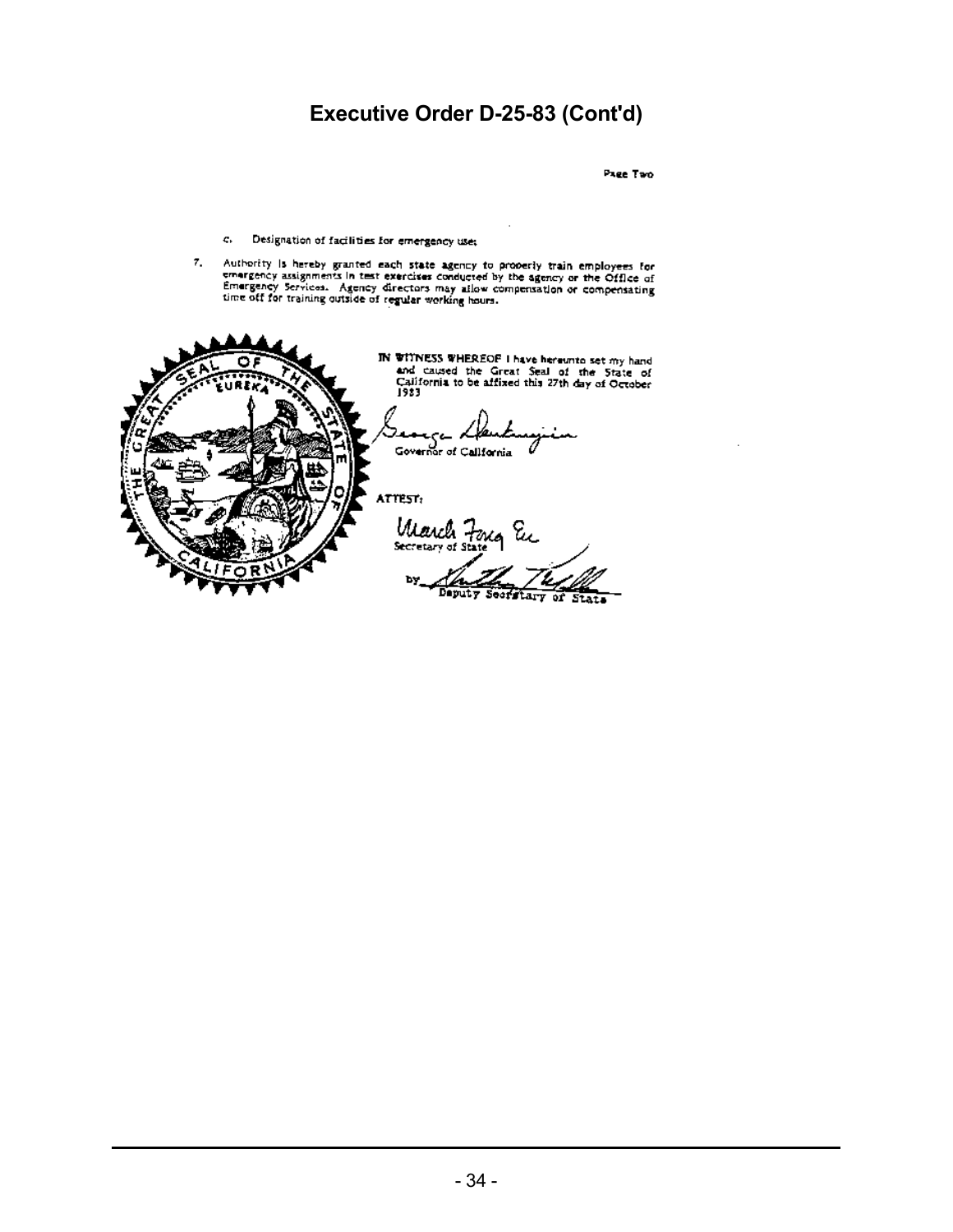### **XII. MASTER MUTUAL AID AGREEMENT**

There are references in the following agreement to the California Disaster Act, State Disaster Council, and various sections of the Military and Veterans Code.

Effective November 23, 1970, by enactment of Chapter 1454, Statutes 1970, the California Disaster Act (Sections 1500 ff., Military and Veterans Code) was superseded by the California Emergency Services Act (Sections 1550 ff., Government Code), and the State Disaster Council was superseded by the California Emergency Council.

Section 8668 of the California Emergency Services Act provides:

"Master Mutual Aid Agreement" means the California Disaster and Civil Defense Master Mutual Aid Agreement, made and entered into by and between the State of California, its various departments and agencies, and the various political subdivisions of the state, to facilitate implementation of the purposes of this chapter.

Substantially, the same provisions as previously contained in Sections 1541, 1564, 1586 and 1587 of the Military and Veterans code, referred to in the foregoing agreement, are now contained in Sections 8633, 8618, 8652 and 8653, respectively, of the Government Code.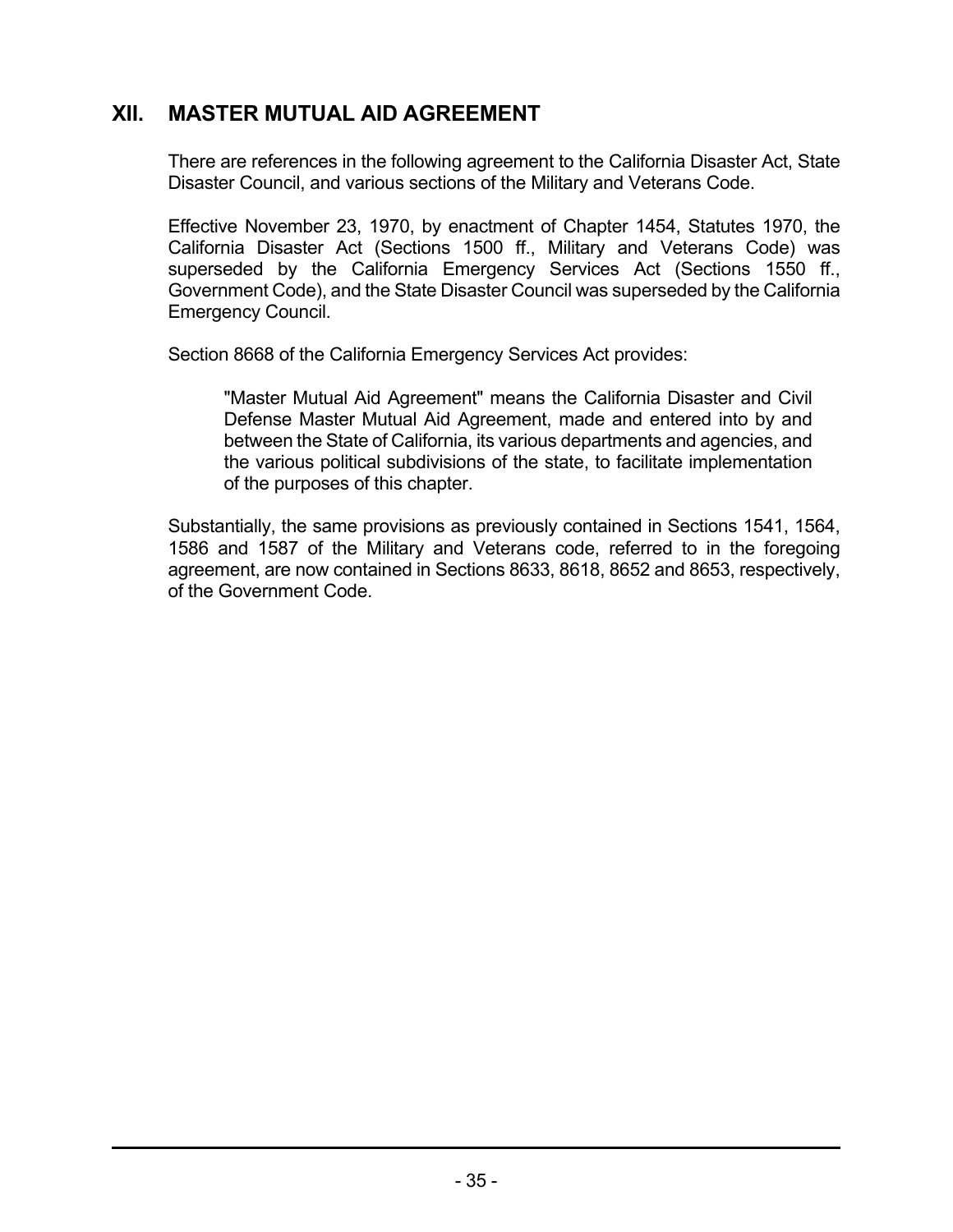### **CALIFORNIA DISASTER AND CIVIL DEFENSE MASTER MUTUAL AID AGREEMENT**

This agreement made and entered into by and between the STATE OF CALIFORNIA, its various departments and agencies, and the various political subdivisions, municipal corporations, and other public agencies of the State of California;

### *W I T N E S S E T H :*

*WHEREAS,* it is necessary that all of the resources and facilities of the State, its various departments and agencies, and all its political subdivisions, municipal corporations, and other public agencies be made available to prevent and combat the effect of disasters which may result from such calamities as flood, fire, earthquake, pestilence, war, sabotage, and riot: and

*WHEREAS,* it is desirable that each of the parties hereto should voluntarily aid and assist each other in the event that a disaster should occur, by the interchange of services and facilities, including, but not limited to, fire, police, medical and health, communication, and transportation services and facilities, to cope with the problems of rescue, relief, evacuation, rehabilitation, and reconstruction which would arise in the event of a disaster; and

*WHEREAS,* it is necessary and desirable that a cooperative agreement be executed for the interchange of such mutual aid on a local, countywide, regional, statewide, and interstate basis;

1. Each party shall develop a plan providing for the effective mobilization of all its resources and facilities, both public and private, to cope with any type of disaster.

2. Each party agrees to furnish resources and facilities and to render services to each and every other party to this agreement to prevent and combat any type of disaster in accordance with duly adopted mutual aid operational plans, whether heretofore or hereafter adopted, detailing the method and manner by which such resources, facilities, and services are to be made available and furnished, which operational plans may include provisions for training and testing to make such mutual aid effective; provided, however, that no party shall be required to deplete unreasonably its own resources, facilities, and services in furnishing such mutual aid.

3. It is expressly understood that this agreement and the operational plans adopted pursuant thereto shall not supplant existing agreements between some of the parties hereto providing for the exchange or furnishing of certain types of facilities and services on a reimbursable, exchange, or other basis, but that the mutual aid extended under this agreement and the operational plans adopted pursuant thereto, shall be without reimbursement unless otherwise expressly provided for by the parties to this agreement or as provided in Sections 1541, 1586, and 1587, Military and Veterans Code; and that such mutual aid is intended to be available in the event of a disaster of such magnitude that it is,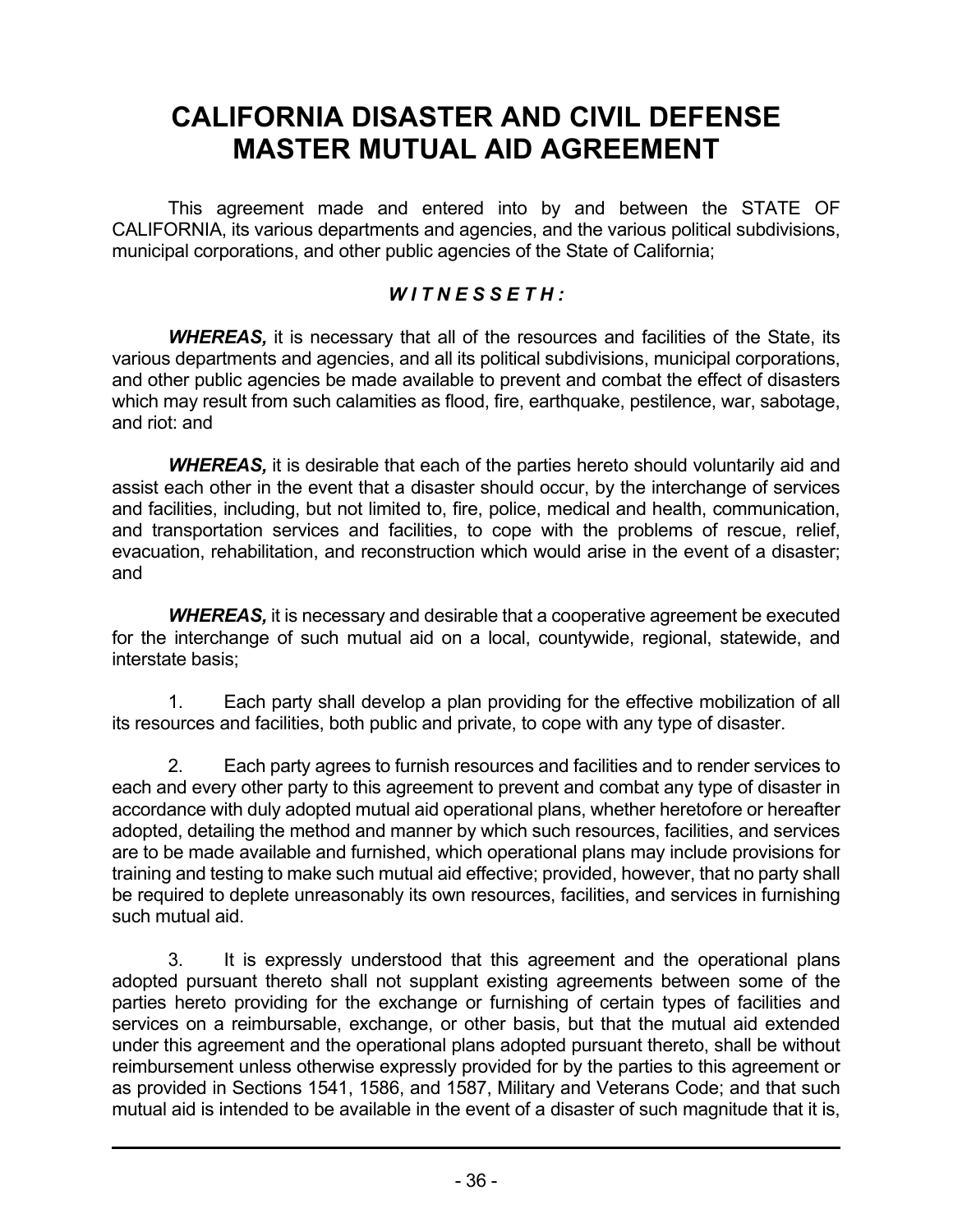or is likely to be, beyond the control of a single party and requires the combined forces of several or all of the parties to this agreement to combat.

4. It is expressly understood that the mutual aid extended under this agreement and the operational plans adopted pursuant thereto shall be available and furnished in all cases of local peril or emergency and in all cases in which a *STATE OF EXTREME EMERGENCY* has been proclaimed.

5. It is expressly understood that any mutual aid extended under this agreement and the operational plans adopted pursuant thereto, is furnished in accordance with the "California Disaster Act" and other applicable provisions of law, and except as otherwise provided by law that: "The responsible local official in whose jurisdiction an incident requiring mutual aid has occurred shall remain in charge at such incident including the direction of such personnel and equipment provided him through the operation of such mutual aid plans." (Sec. 1564, Military and Veterans Code.)

6. It is expressly understood that when and as the State of California enters into mutual aid agreements with other states and the Federal Government, the parties to this agreement shall abide by such mutual aid agreements in accordance with the law.

7. Upon approval or execution of this agreement by the parties hereto all mutual aid operational plans heretofore approved by the State Disaster Council, or its predecessors, and in effect as to some of the parties hereto, shall remain in full force and effect as to them until the same may be amended, revised, or modified. Additional mutual aid operational plans and amendments, revisions, or modifications of existing or hereafter adopted mutual aid operational plans, shall be adopted as follows:

a. Countywide and local mutual aid operational plans shall be developed by the parties thereto and are operative as between the parties thereto in accordance with the provisions of such operational plans. Such operational plans shall be submitted to the State Disaster Council for approval. The State Disaster Council shall notify each party to such operational plans of its approval, and shall also send copies of such operational plans and who are in the same area and affected by such operational plans. Such operational plans shall be operative as to such other parties 20 days after receipt thereof unless within that time the party by resolution or notice given to the State Disaster Council, in the same manner as notice of termination of participation in this agreement, declines to participate in the particular operational plan.

b. Statewide and regional mutual aid operational plans shall be approved by the State Disaster Council and copies thereof shall forthwith be sent to each and every party affected by such operational plans. Such operational plans shall be operative as to the parties affected thereby 20 days after receipt thereof unless within that time the party by resolution or notice given to the State Disaster Council, in the same manner as notice of termination of participation in this agreement, declines to participate in the particular operational plan.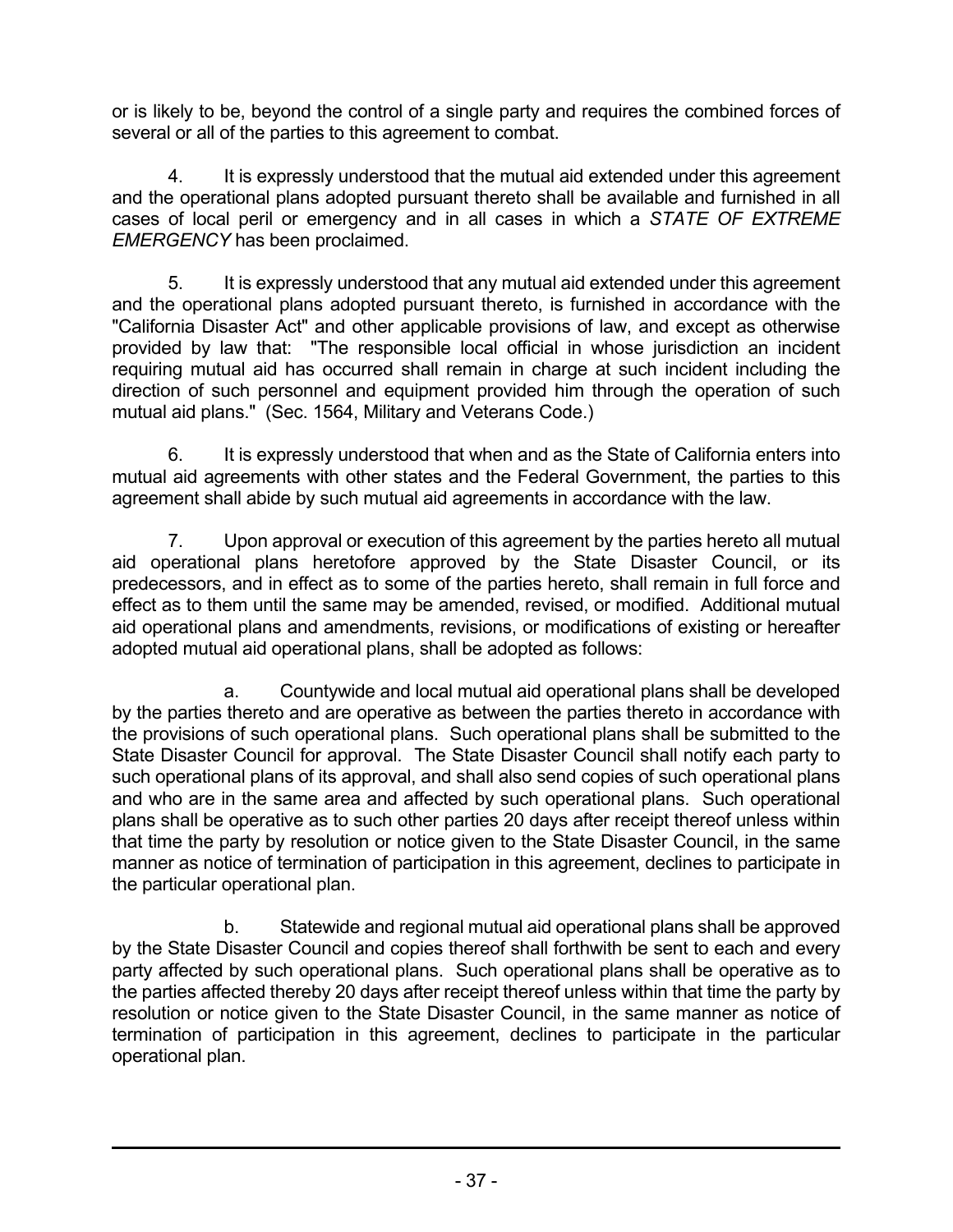c. The declination of one or more of the parties to participate in a particular operational plan or any amendment, revision or modification thereof, shall not affect the operation of this agreement and the other operational plans adopted pursuant thereto.

d. Any party may at any time by resolution or notice given to the State Disaster Council, in the same manner as notice of termination of participation in this agreement, decline to participate in any particular operational plan, which declination shall become effective 20 days after filing with the State Disaster Council.

e. The State Disaster Council shall send copies of all operational plans to those state departments and agencies designated by the Governor. The Governor may, upon behalf of any department or agency, give notice that such department or agency declines to participate in a particular operational plan.

f. The State Disaster Council, in sending copies of operational plans and other notices and information to the parties to this agreement, shall send copies to the Governor and any department or agency head designated by him; the chairman of the board of supervisors, the clerk of the board of supervisors, the County Disaster Council, and any other officer designated by a county; the mayor, the clerk of the city council, the City Disaster Council, and any other officer designated by a city; the executive head, the clerk of the governing body, or other officer of other political subdivisions and public agencies as designated by such parties.

8. This agreement shall become effective as to each party when approved or executed by the party, and shall remain operative and effective as between each and every party that has heretofore or hereafter approved or executed this agreement, until participation in this agreement is terminated by the party. The termination by one or more of the parties of its participation in this agreement shall not affect the operation of this agreement as between the other parties thereto. Upon approval or execution of this agreement the State Disaster Council shall send copies of all approved and existing mutual aid operational plans affecting such party which shall become operative as to such party 20 days after receipt thereof unless within that time the party by resolution or notice given to the State Disaster Council, in the same manner as notice of termination of participation in this agreement, declines to participate in any particular operational plan. The State Disaster Council shall keep every party currently advised of who the other parties to this agreement are and whether any of them has declined to participate in any particular operational plan.

9. Approval or execution of this agreement shall be as follows:

a. The Governor shall execute a copy of this agreement on behalf of the State of California and the various departments and agencies thereof. Upon execution by the Governor a signed copy shall forthwith be filed with the State Disaster Council.

b. Counties, cities, and other political subdivisions and public agencies having a legislative or governing body shall by resolution approve and agree to abide by this agreement, which may be designated as *"CALIFORNIA DISASTER AND CIVIL DEFENSE*